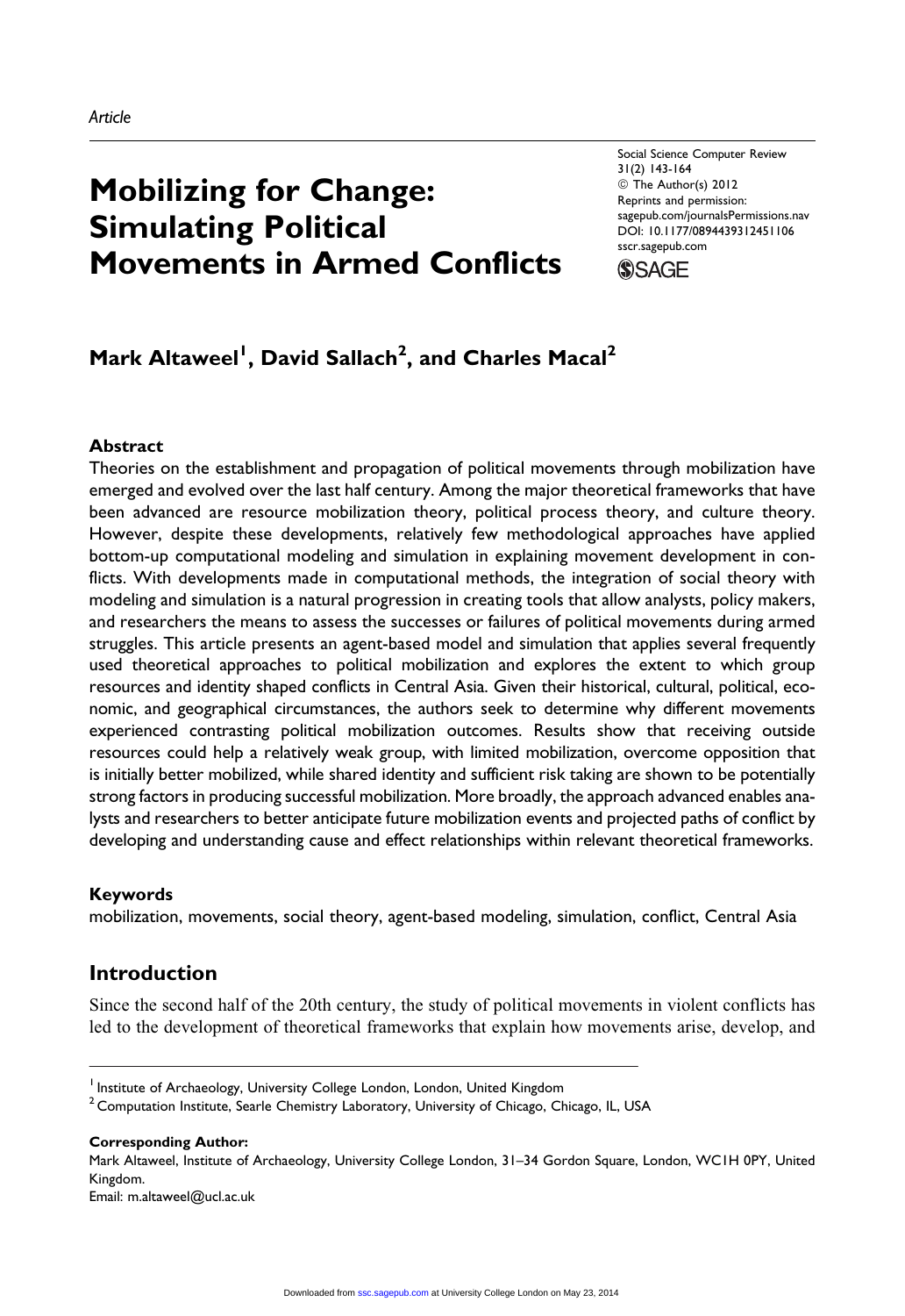succeed or fail in achieving their goals. Topics covered by the research community include how movements mobilize in specific political contexts. While some of the research has focused on how movements create meaning and justification for followers, perspectives such as framing (Benford & Snow, 2000), resource mobilization theory (Jenkins, 1983), political process theory (Polletta, 1999), and culture theory (Ross, 1997) have been among the most commonly applied theoretical frameworks in explaining movement mobilization. These and other theories advanced in the last few decades investigate underlying causes and motivations that lead people to join movements. In light of recent mobilization in the Near East and North Africa, these theories gain relevance and scrutiny.

Largely missing from research on political movements are bottom-up quantitative modeling and simulation approaches that integrate major theoretical perspectives and enable analysts, policy makers, and social science researchers to study mobilization comparatively, within different spatial and temporal settings. By increasingly integrating social theory on political movements with modeling and simulation approaches, researchers and analysts are able to study cause and effect relationships, demonstrate and explain how theory affects spatiotemporal behaviors, and begin to anticipate future mobilization events by movements. We present a quantitative agent-based modeling and simulation (Epstein, 1999) approach that integrates major social theoretical frameworks in order to measure how underlying factors affecting the mobilization of political movements appear to have shaped three historical case studies in Central Asia. Based on this, our intent is to demonstrate a computational model and simulation approach that applies different theoretical and behavioral designs in order to (1) replicate empirically observed mobilization events and (2) allow alternative scenarios to be studied and researched so that the relevance of different parameters is evident. By addressing these two points, a simulation method could then be applicable to understanding present or future mobilization events by forecasting possible outcomes.

While addressing these goals, we also seek to apply the simulation approach to three case studies that demonstrate how differential power and cohesion within political movements is likely to shape conflicts, inasmuch this was a major theme in the case studies. We propose that there exists a balance between a political movement's resources and identity such that identity may enable sufficient political cohesion to achieve political objectives despite significant resource shortfalls. On the other hand, strong movement identity may not be sufficient in circumstances where there are overwhelming resources used to punish a movement and if potential recruits fail to perceive benefits in joining a movement relative to the risks involved. At a general level, the article demonstrates how advanced methods are used to integrate major social theoretical perspectives that have been advocated for decades within a computational social science methodology. Using such techniques, we are able to provide theory-based explanations as to how political movements succeeded or failed in achieving their mobilization goals and allow alternative perspectives to be explored.

The ensuing discussion will first present background research and theories that address political mobilization. We then consider our case studies and their relevance to political mobilization. Subsequently, computational modeling is discussed, demonstrating how theoretical approaches are integrated and applied. The results of three case studies from Central Asia are later presented to show the modeling approach's utility and to demonstrate the objectives. The discussion concludes by considering the relevance of the results and how we have addressed the goals advanced. We anticipate that computational methods advanced here can be made applicable to forecasting future mobilization events by looking at known past events, comparing multiple events and their results, and developing a methodology that makes forecasting future mobilization a reasonable endeavor (Landman, 2008).

#### Mobilization and Conflict

Much of the research literature on political mobilization within conflict investigates ethnic (e.g., Carment, 1995), class (e.g., Bartolini, 2000), and ideological differences (e.g., Sowell, 2007) that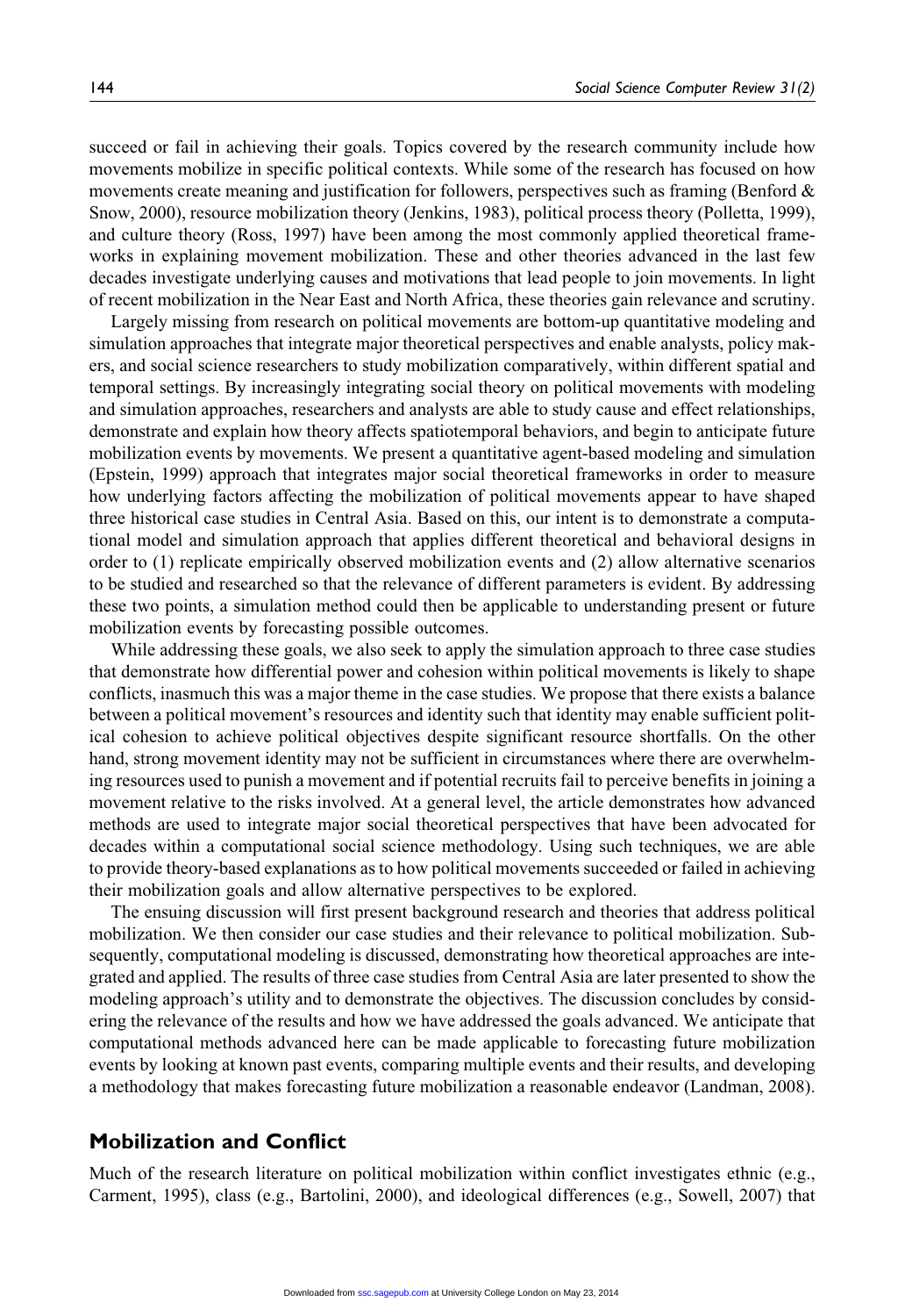shape how movements developed. Other relevant publications on mobilization discussed here include polities and how they are able to shape and galvanize individuals during political events based on shared qualities and identities (Ferguson & Mansbach, 1996). Major theoretical perspectives advanced over the last several decades attempt to address why movements succeeded or failed in attracting recruits to their causes and achieving political power through mobilization. In this article, we have chosen several theoretical perspectives to integrate in our approach because these are among the most citied in the research literature on mobilization. By constructing an approach that bridges qualitative and statistically determined studies with studies that apply simulations such as this, we believe it will demonstrate how to integrate and test theories using methods advanced in the article. Below, a short summary on the relevant theoretical and conceptual approaches to this article is provided.

What cannot be ignored in the discussion on the mobilization of political movements is how framing theory and frame analysis have influenced the discourse on movement mobilization (Benford & Snow, 2000). Framing, as applied to the mobilization of movements, postulates that collective actions (CA) of movements not only represent the existing ideas and stances of movements, but that movements produce and maintain meaning for followers, antagonists, and those neutral to them. A movement's discourse, strategies, ideologies, and behaviors project what the movement stands for, shape how the movement develops and attracts others, and also aligns the frames or beliefs of its constituents. The framing process involves the salience of ideas that promote a problem definition, interpretation, judgment, and viewpoints of daily occurrences that define movements and the stances they represent (Entman, 1993).

While framing can be used to explain how a movement's identity is communicated, emergent theories look at fundamental processes that draw people to movements. One perspective promoted to explain movement mobilization is resource mobilization theory (RMT), discussed by such scholars as McCarthy and Zald (1977) and Klandermans (1984). This theory largely takes the viewpoint that individuals in movements are motivated to attain resources; through these resources people are effectively mobilized to achieve the movement's objectives. Individuals largely act rationally and participate in a movement if they see a perceived benefit. More recently, political process theory (PPT) has taken into account that political opportunities, strength of movement organization, effective leadership, the attainment of resources, and political grievances can all play significant roles in developing political movements and mobilization (McAdam, Tarrow, & Tilly, 2003). Cultural theory (CT) takes a perspective that emphasizes ideology, beliefs, values, and cultural cohesion in how movements mobilize. This perspective emphasizes that perceived injustice serves to unite individuals and shared culture makes groups and political movements more cohesive. This can be accomplished through symbols and shared ideas or identity. Culture helps unify groups in the pursuit of common causes, can be used to propose solutions to problems pursued by movements, and instill emotional responses that unite individuals (Newman, 2002; Ross, 1997).

In addition to the middle-range theories (Boudon, 1991) discussed above, which describe the formation and development of political movements at an operational level and can be used to describe specific empirical case studies, additional concepts such as social networks and spatial or idea diffusion are critical in shaping how movements develop. For instance, Cox, Rosenbluth, and Thies, (1998) and McClurg (2003) have described how social networks affect individuals' behaviors and political participation. Critical to perspectives on social network effects is how much influence people receive and have on others in shaping actions that ultimately direct how movements recruit and evolve. Another important operational concept is the spread of ideas and influences through geographic and individual proximity (Strang & Soule, 1998). Idea diffusion and spatial proximity of individuals to others and events have been investigated in situations dealing with social upheaval and violence (Myers, 2000), whereby individuals' actions and choices could be affected by what is occurring around them. Other approaches look at discrepancies between outward allegiances or loyalties people have to movements while also having hidden feelings or affects (i.e., affective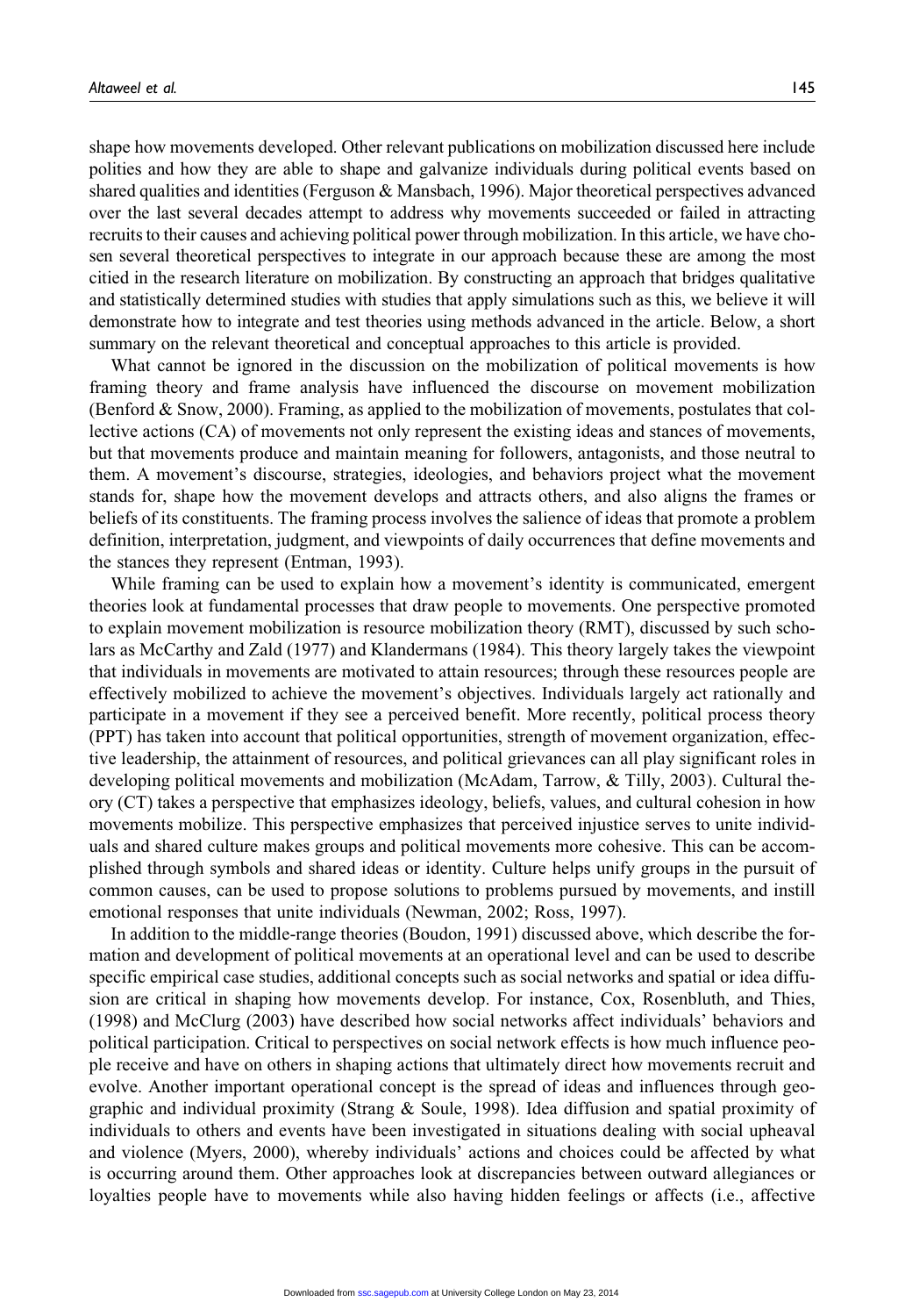valences) toward them (Kuran, 1995). Preference falsification is a norm, whereby people do not express their private attitudes but rather claim a public stance (of alignment) that is actually counter to their attitudes. Such hidden orientations and attitudes can surface and shape whether people join or spurn a movement partially as a result of behavior choices shaped by cognitive dissonance (Kuran, 1998).

Integrated group and individual goal-oriented approaches, such as those discussed above, are also incorporated within CA theories that address why individuals and organizations join or participate in movements based on different motivations (e.g., rational, altruistic). The research paradigm addresses why a deprived actor chooses different reasons based on common or individual experiences (Lichbach, 1996a, 1996b). These and other ideas presented here are implemented in a mobilization simulation that addresses which behaviors might be more relevant in shaping political mobilization; before this is considered, however, we now advance the case studies examined.

## Case Studies

We examine three cases studies below that represent how political movements mobilized during periods of conflict in Central Asia. In our research approach, we advance the idea that there is a balance between a political movement's resources and identity, whereby identity enables sufficient political unity to enable the achievement of political goals even if there are resource shortcomings. Nevertheless, in cases where overwhelming resources are used in opposing a movement, and if possible recruits fail to recognize usefulness in joining a movement when considering the risks involved, then strong identity will potentially be insufficient. Here, the cases show how one can assess the balance between a movement's resources and identity in shaping the mobilization of political movements. We also chose these specific cases because they all arose, either directly or indirectly, from the withdrawal of Soviet power in the region and appear to apply aspects of the theories discussed by this article. This withdrawal created opportunities for regional actors to assert authority and/or compete for power. These cases, therefore, have both similarities and differences that allow a comparison of results and the ability to address their unique mobilization circumstances using a developed model. The cases provide good examples of how quantitative and qualitative understanding can be used to develop and apply computational simulation in order to explore unknown behavioral qualities relevant to mobilization. The following cases are studied: (1) the early phases of the Tajik Civil War in 1992, (2) the so-called Kyrgyzstan Tulip Revolution in 2005, and (3) the events surrounding the Andijan massacre in Uzbekistan during 2005. Specific data relevant to these cases are available for download in the supplementary data.

The simulation data, entitled Security Community Model, and other files that explain our approach in greater detail are found at: http://discovery.ucl.ac.uk/1347967/, see SupplementaryData.zip (CIA World Factbook, 2012; DIVA-GIS, 2012). Within these files and data, the file Variable-InputAndModelPackage.pdf in the Supplementary Data folder explains what variables are used and the meaning of the contents. The case studies described in this section also reference works that provide qualitative and quantitative information used to instantiate simulations discussed, linking simulation variables with relevant sources (see batch\_params.xml files in BatchDataFiles in SupplementaryData for values). Specifically, these works are used to develop values that address initial support and data for the movements simulated.

## The Tajik Civil War (1992)

The Tajik Civil War represents an example in which the collapse of the Soviet Union led to regionalbased rivalries whereby political movements established themselves and competed for political power over the country (Akbarzadeh, 1996). The main movements involved in this struggle consisted of the Neo-Communist, or the old Communist leadership, and an Islamic-Democratic alliance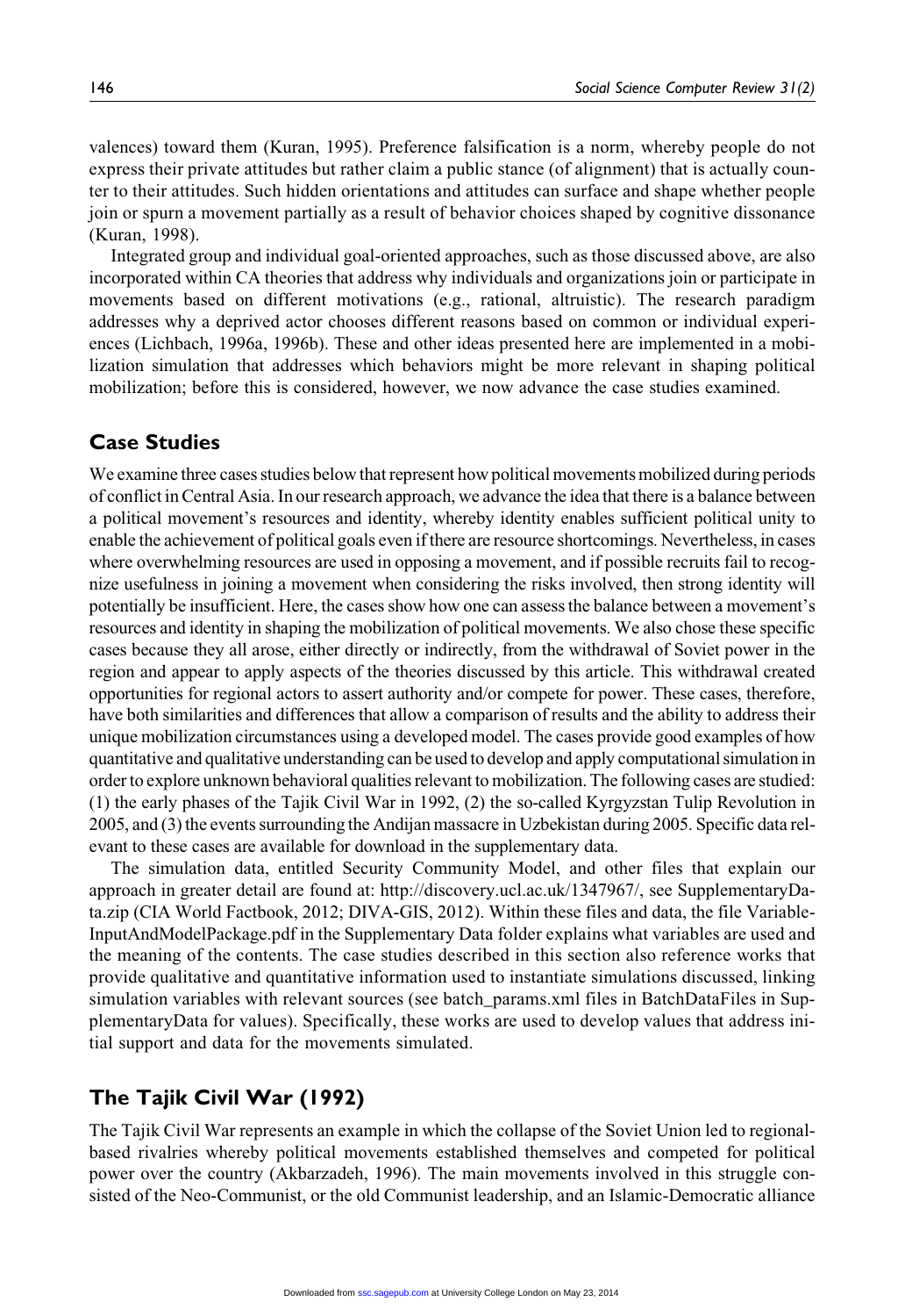that was composed of several factions. Local social networks, organizations, desire for political power, and the quest for access to economic resources shaped how individuals joined specific movements (Allison, 2004; Jonson, 2006; Kılavuz, 2009; Lynch, 2001). In addition, allegiances to movements were affected by regional preferences and a desire to support others from their geographic area. After a period of demonstrations and movement organization held after elections in 1991, the Islamic-Democratic movement was successful in dislodging the Neo-Communists from power in the capital city of Dushanbe. At this time, the Islamic-Democratic movement appeared to have been successful in gaining support in various parts of Tajikistan, including the central and eastern provinces. The Islamic-Democratic movement also attracted support from Afghanistan. By December 1992, however, the Neo-Communists were able to reassert themselves in the capital through material assistance from Russia and Uzbekistan, with those countries beginning their support for the Neo-Communists sometime in the fall. By late fall and early winter, the Neo-Communists' ability to attract support from the western and central parts of Tajikistan increased, demonstrating the resource benefits given by Russia and Uzbekistan. After the Islamic-Democratic movement lost the capital, the war continued until 1997, with the Neo-Communists ultimately being successful and able to maintain their hold on Tajikistan.

## Kyrgyzstan's Tulip Revolution (2005)

The so-called Tulip Revolution of 2005 in Kyrgyzstan resulted in the overthrow of the government led by President Askar Akayev. The opposition, consisting of disaffected candidates and Kyrgyz nationals, reacted negatively to election results earlier in the year; by early April 2005, the government was overthrown. The People's Movement of Kyrgyzstan (i.e., NDK), formed in September 2004, served as the unifying opposition movement against the government when the uprising began to emerge. The Tulip Revolution lasted about 1 month and the overthrown government was unable to reassert support after losing its primary support base (Fuhrmann, 2006; Khamidov, 2006; Otunbayeva, 2005; Radnitz, 2006). As in the Tajik Civil War, social networks and relationships seemed to have played an important role in transferring knowledge and recruiting individuals to the opposition. Additionally, regional patronage and interests motivated individuals in joining sides for or against the government. While the opposition may have been relatively resource-poor in this struggle, they appeared to have been well unified in their antagonism against the government.

## The Andijan Events in Uzbekistan (2005)

The Andijan massacre was an event that occurred on May 13, 2005, in which many demonstrators against the central government were killed by the state security services. This event, in fact, related to a larger set of events where demonstrators in Uzbekistan's Fergana Valley attempted to organize against the central government (Human Rights Watch, 2008; Ilkhamov, 2006; Kendzior, 2006). Although the events surrounding the Andijan massacre are unclear, there is evidence that there was an attempt to establish an organized political movement (i.e., an opposition) to counter the government and potentially overthrow it in a revolution similar to the color revolutions in the former Soviet Union states (Zhang & Fahmy, 2009). The intent may have been to start demonstrations in the eastern parts of Uzbekistan, where the opposition was strongest, with the hope that such demonstrations would spread to other parts of the country. What is clear is that the demonstrations were short lived, lasting less than 1 month, as the government with overwhelming resources heavily repressed any nascent opposition.

## Computational Simulation Approach

Computational agent-based models and simulations addressing political mobilization are not new (e.g., Cioffi-Revilla & Rouleau, 2010; Doran, 2005; Srbljinovic, Penzar, Rodik, & Kardov,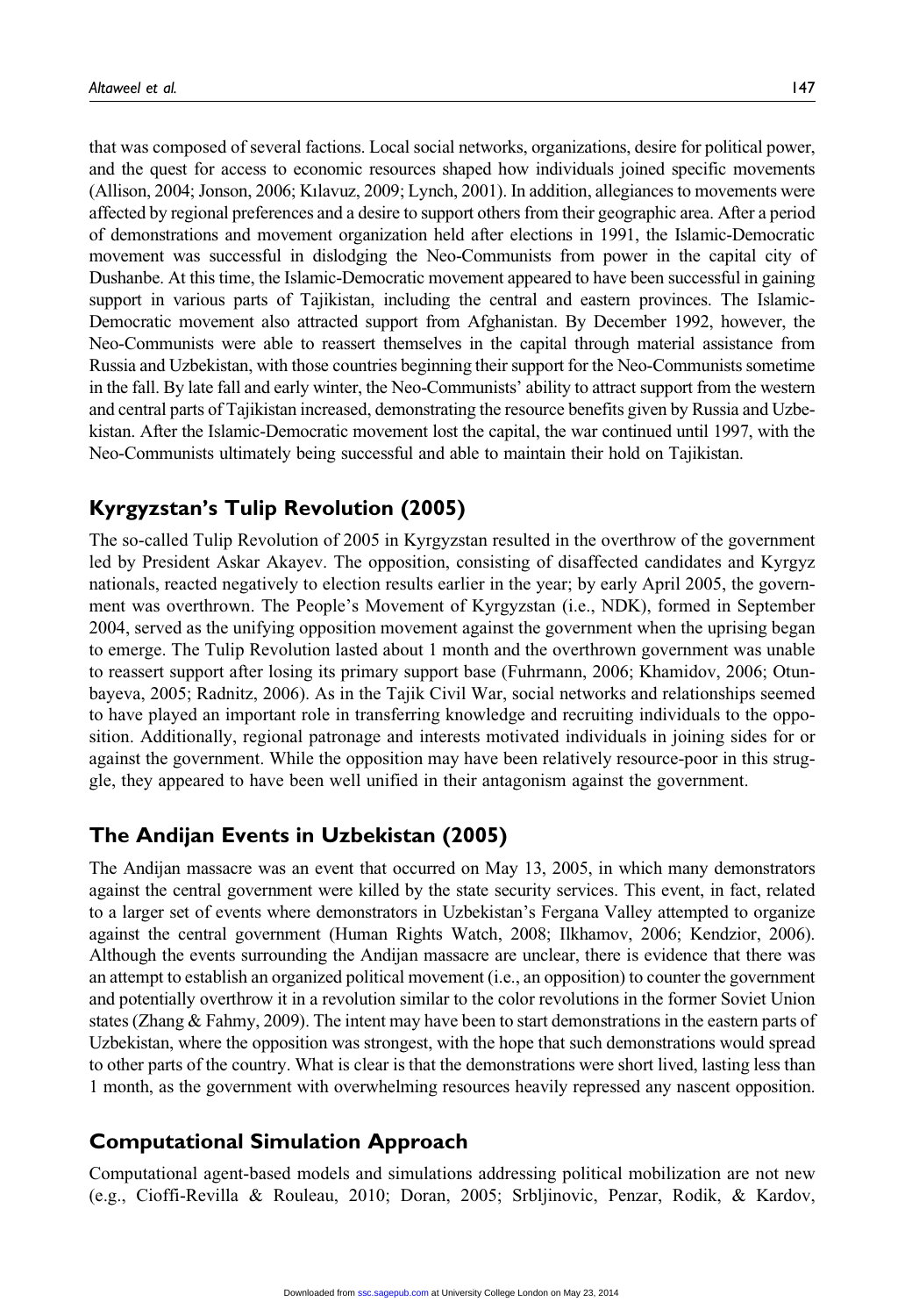2003). Our applied mobilization simulation extends some of these ideas to competing movements, considering their growth and evolution by specifically focusing on movement recruiting within major theoretical frameworks advanced by scholars. Within recruitment, we include the retention of individuals who are already in a movement, as individuals can defect from a movement in which they are already members. The model we present, entitled Security Community, generalizes movement behaviors using the theories discussed, while also addressing specific case studies. Empirical case inputs were employed using quantitative representation of qualitative data where needed (Altaweel et al., 2010; Yang & Gilbert, 2008). Algorithms and variables applied were developed by exploring the relevant literature and developing variable relationships through unit testing, sensitivity analysis, and code walkthroughs of model inputs and interactions. These steps also allow model and code verification. Parameter iterations and sensitivity analyses allowed the testing of various inputs and to see which outputs produced results closest to those matching empirical observations (Gilbert, 2008; North & Macal, 2007; Sargent, 2007). The number of agents modeled was approximated based on the minimum number of agents needed to produce comparable results even if the number of agents increased; simulation time is intended to represent time from the empirical cases (Cioffi-Revilla, 2002). Due to simulation stochasticity, numerous simulation runs were executed, contributing to verification and validation. For the purposes of this article, model validation is defined as producing reasonable, qualitative representations of what happened in empirical cases based on the ratio of mobilized individuals within movements (Sargent, 2007). Given a requisite level of validation applied in cases, variations of input parameters allow forecasting in what-if scenarios to better understand how inputs affect simulation outcomes.

The simulation applies similar algorithms to an earlier solidarity dynamics simulation (Ruby, Mellarkod, Sallach, & Macal, 2005), which examines interactions between individuals and political authorities, but modifications and extended methods are applied to better represent the different theories discussed. In both simulations, agents select which competing authorities to align with or spurn based on incentives, punishments, or social influences. Relationships between independent and dependent variables in models are further developed using process tracing of events and known phenomena (George & McKeown, 1985).

Figures 1 and 2 indicate the workflow of the modeling approach; these figures should be used to follow the discussion presented. The simulation is applied within a larger Java project that is implemented within Repast Simphony 2.0 (North, Howe, Collier, & Vos, 2007). Details about the simulation tool and applied model include Javadocs, mathematical notation, a UML structure diagram, state machine diagrams for the Person and Movement classes, and code (http://discovery. ucl.ac.uk/1347967/: SupplementaryData/ReadMe.pdf for information). In Supplementary Data, VariableInputAndModelPackage.pdf provides details on the inputs used and class and state structures using UML and state machine diagrams. The description below gives an overview on the model's functions in the Movement and JoiningMovement (JM) classes (see UML structure in VariableInputAndModelPackage.pdf), which form the two main classes focused on by this article's simulation scenarios.

#### Model Details: Movement Class Workflow

The main goal of the model is for a movement's recruiters to successfully convince individuals, represented by the Person class, to join a movement. Figure 1 shows the general Movement class' workflow (Laplante, 2004) during a simulated time step which is instantiated by all the movements (i.e., government and opposition) modeled. This class controls the mobilization process and its parameters are evolved by the JM class that will be discussed shortly. As the simulation progresses, the step() method is first called, which applies generateResourceProfits() (see ModelDetials.pdf for algorithmic detail) that determines resources available for the movement based on the number of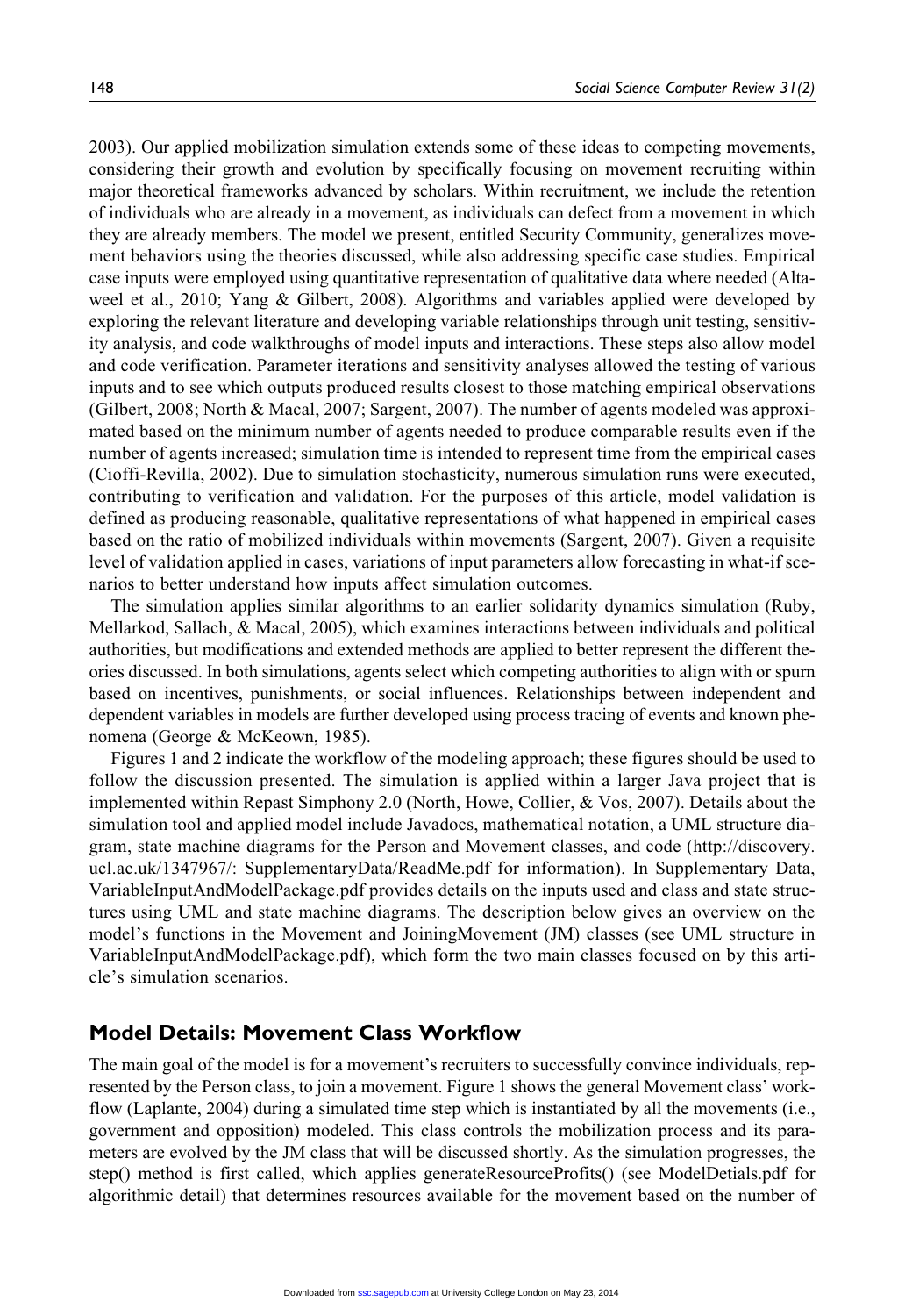

Figure 1. The movement class workflow during one simulated tick.

members in the movement. The next method, formationOfMobilizationPotential(), categorizes individuals (p for an instance of Person class) based on their stances toward a movement as shown in Figure 1. Neutrals or allies, for instance, are placed in the rewarded container based on the simulation type chosen (i.e., to punish or reward neutral individuals). The determineMobilization() method triggers the mobilization model by checking to see if support is relatively low, which is based on user input, and then if support is low the mobilization process begins. The next set of steps are all based on Klandermans and Oegema (1987) and apply concepts advanced in their article. The runMobilization() method calls steps that prepare the mobilization model, initiate mobilization (in the JM class), and process new recruits. The first method in this process, formationAndActiviationOfRecruitment(), simply looks at the connectivity of potential recruiters (from formationOfMobilization-Potential()), determines whether their social network connectivity is greater than a given input threshold, and then applies the recruiters along with those punished and rewarded to the mobilization model that is called within the arousalOfParticipation() method. This method essentially calls the JM class applying the inputs mentioned (Figure 2). After the mobilization process is complete, the result is a container of potential recruits (potentialRecruits). The final method, removalOfBarriers(), simply determines the ratio of people from the potentialRecruits container to join the movement based on an input setting (see VariableInputAndModelPackage.pdf in SupplementaryData) and a random number. The simulation then continues or finishes depending on remaining simulated time.

#### Model Details: The Joining Movement Class Workflow

While the methods discussed above largely set up the model and process the output, the processes below discus how potential recruits try to join a movement. The processes apply RMT, PPT, CT, social networks, idea diffusion, and cognitive dissonance that enable recruits to be brought into a movement. The flowchart in Figure 2 is used to discuss the JM class methods during one simulated time step. In the class, the methods' algorithmic details and relevant variables to be discussed, with the exception of runModel() and factionAdjustment(), are detailed in ModelDetails.pdf.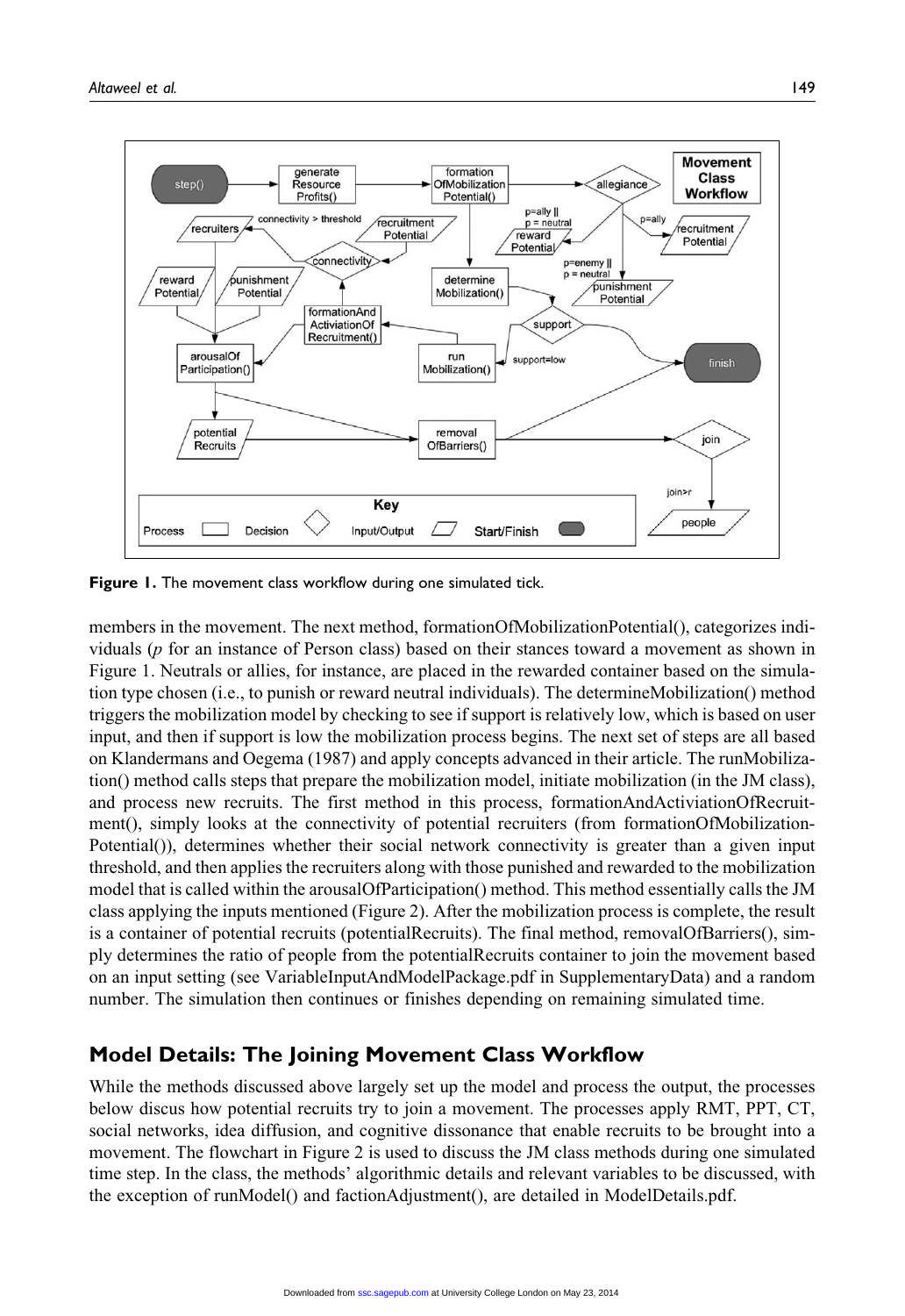

Figure 2. Workflow in the mobilization model within the JoiningMovement (JM) class during a simulated time step.

With the JM class called by arousalOfParticipation() in Movement, the first method called in JM is runModel(). This method calls reward() and punishment(), which take as input the rewarded and punished containers that have agents being rewarded and punished, respectively. In general, followers of a movement are rewarded, while those who are enemies of a movement are punished. Reward and punishment apply concepts from RMT and PPT, as these steps apply resources as a means to attract people to movements, and resources and punishment also create opportunities for individuals to join or leave movements. Strategies by movements, controlled by a strategy variable, determine if neutral individuals are either rewarded or punished. Next, the setRewardsAndPunishmentValence() method is called, which adjusts individuals' affect toward a movement in response to the rewarded and punished agents by a movement (i.e., totalRewardPunish) by adjusting their valence. This method assesses agents' private attitudes toward a movement, with agents adjusting their valence toward a movement based on how others in their social network, including how they feel about those individuals, are rewarded or punished by a movement. The method figureOutAgents(), called next, determines which agents the movement will attempt to recruit. This is done by looking at individuals from the social networks of movement recruiters (recruiters input in Figure 2) and other random individuals that might be targeted by the recruitment process.

After the potential recruits (runTheseAgents) are determined, these individuals weigh the costs and benefits to aligning themselves closer to a movement in costBenefitMechanism(). Potential recruits look at their social networks and determine if people in their networks are benefiting from the movement. The potential recruit will then adjust alignment based on how other agents are benefiting from a movement and which direction of alignment (i.e., more positive or negative) is most beneficial. The alignmentBand variable allows an agent to evaluate other individuals that have qualitatively different alignment. This is based on the number of alignment bands, which are discrete alignment ranges between  $-1.0$  and 1.0, with the agent adjusting alignment based on the alignmentAdjust (0 to 1.0) variable that regulates the ratio of adjustment made. The value for alignmentBand indicates the range of each discrete alignment band between  $-1.0$  and 1.0, with agents only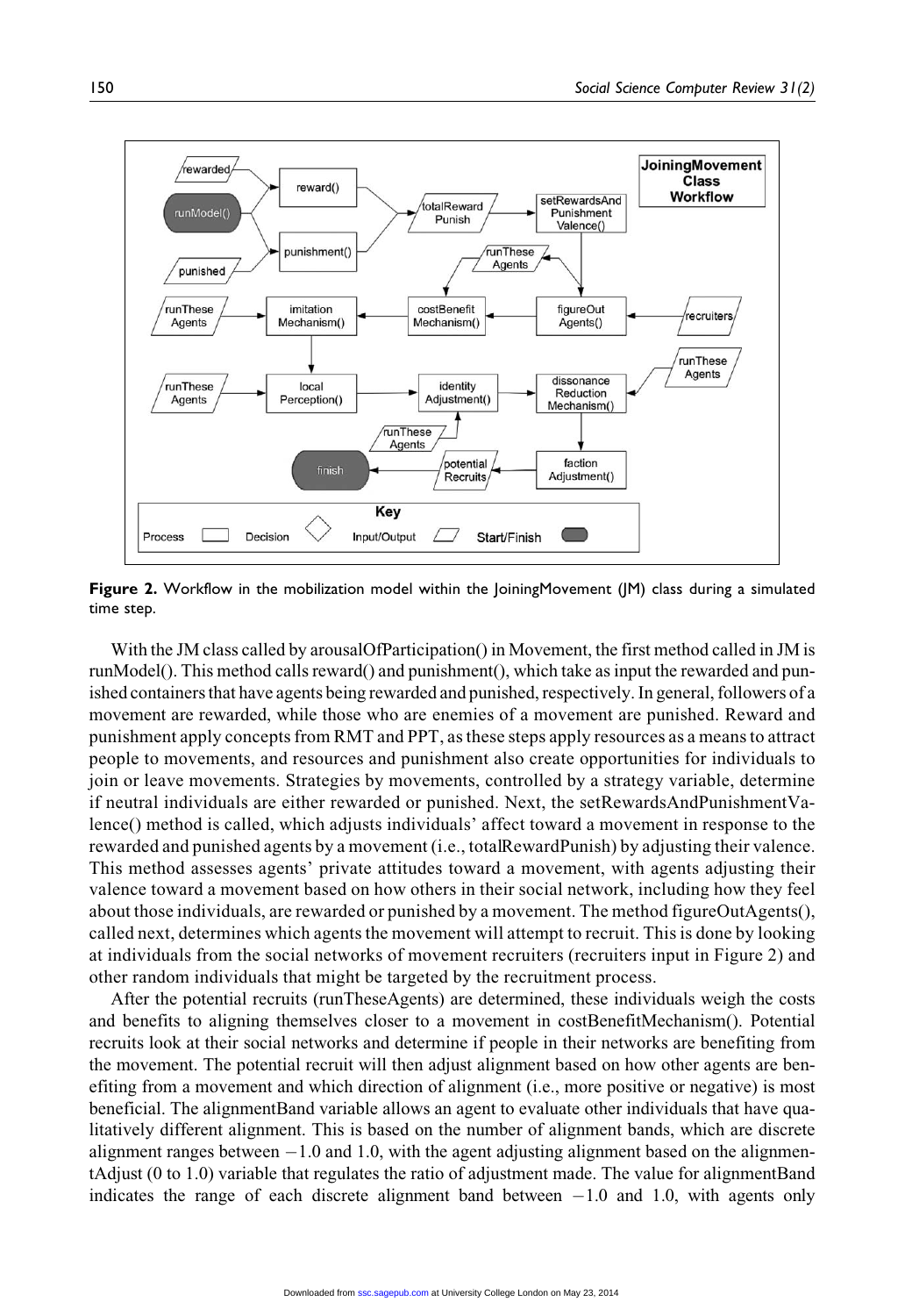considering others' adjacent alignment bands, while a greater alignmentAdjust variable allows greater alignment shifts, positive or negative, based on perceived benefits or opportunities to joining a movement. This method reflects concepts from RMT, as personal resource benefits are judged by agents in this step, with alignmentBand and alignmentAdjust variables reflecting emotional responses by agents to perceived benefits. In addition, the method reflects opportunities individuals perceive that allows them to be influenced by a movement, which represents an important concept within PPT.

The imitationMechanism() then adjusts potential recruits' (i.e., runTheseAgents) alignment according to individuals' social networks and how much influence people have on them, including others' alignment. This function allows agents to be influenced by nonmaterial influence, specifically overall influence exerted by social relationships. The localPerception() method, applied next, assesses how local perceptions, or the general public attitude toward a movement in a given area, influence a potential recruit; alignment is adjusted based on the level of influence that overall alignment (i.e., cumulative alignment of individuals in a defined space) in the local surroundings has toward a potential recruit's alignment. This step reflects idea diffusion and spatial proximity influences on alignment.

The identityAdjustment() method is then applied, which incorporates CT and PPT. Potential recruits adjust their alignment based on the fact that they have strong or weak identity with a specific movement. Identity here represents shared grievances or cultural attitudes held by individuals or groups that shape cohesion to a movement. In the penultimate method, dissonanceReductionMechanism() adjusts dissonance, defined as the difference between the valence and alignment toward a movement, in individuals within runTheseAgents. This method accommodates large disparities, and thus preference falsification (Epstein, 2002; Kuran, 1998), between alignment and valence that may result in cognitive dissonance. After this method, factionAdjustment() simply sets the public alignment of individuals based on the previous methods' outputs. The potentialRecruits output contains agents who want to join a movement based on alignment being greater than the neutral alignment range (see alignmentValenceRange in batch\_params.xml in SupplementaryData) for a movement. People then become members of a movement if there are no additional barriers to participating in the movement (see removalOfBarriers() in the Movement class).

#### Simulation Results

The data applied to the case studies are available in the supplementary files (see batch\_params.xml files in the SupplementaryData/BatchDataFiles folder) for scenarios. For the batch\_params.xml files in BatchDataFiles, files 1–3, 4–7, and 8–11 represent Scenarios 1–3, respectively. Initial alignment values are derived from qualitative descriptions in the cited references for the case studies. Values for province population, social network connections, areas of political support, and movements involved are derived from data cited; the inputs and variables not discussed are not tested here since they are largely known. In cases where the data are qualitatively described, we created quantitative values that represent qualitative concepts using methods described by Yang and Gilbert (2008). Values are determined using parameter sweeps (i.e., testing of different value settings and their outputs over a given range of values) and sensitivity analysis, allowing for quantitative representation of qualitative understanding such as levels of resources that enable different mobilization trends.

Despite the fact that some of the variables are known, whether qualitatively or quantitatively, values for identity and resources, including abilities for governments to punish movements, are not known. Furthermore, related values that affect these variables, such as alignmentBand, need to be investigated to see how they can be relevant to the main variables and concepts tested in scenarios. Based on this, the intent is to (1) search for the parameter settings that result in mobilization outcomes that match our qualitative understanding on the different political movements studied and (2) indicate variations of results by testing important, less known parameters that are relevant for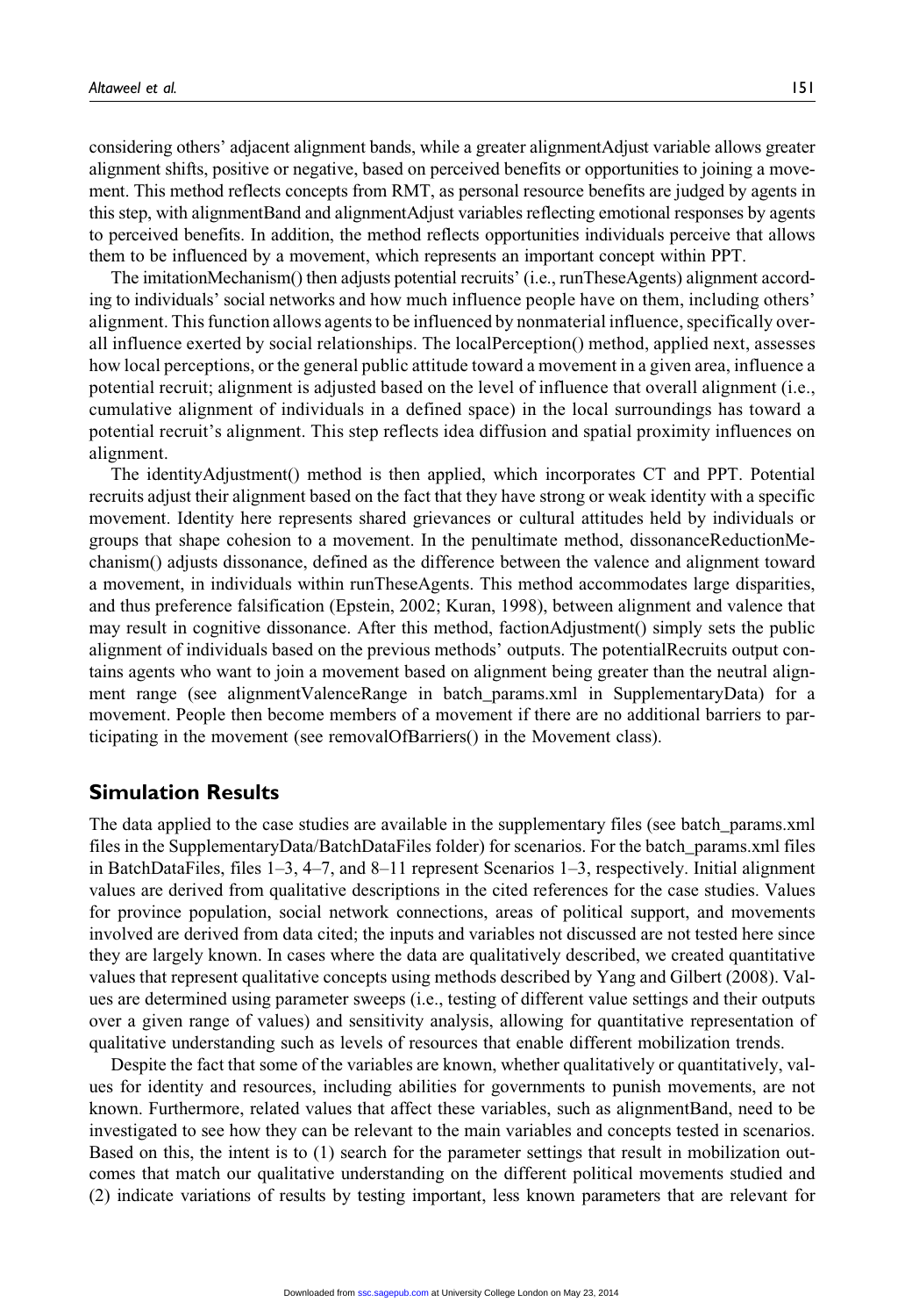| Scenario            | Parameter        | Movement Object Instances and Parameter Settings                                                    |
|---------------------|------------------|-----------------------------------------------------------------------------------------------------|
| Scenario I: A       | fundingBoost     | Government $= 20.0$ , Opposition $= 20.0$                                                           |
| Scenario I: B       | fundingBoost     | Government = $0.0$ , Opposition = $20.0$                                                            |
| Scenario 1: B and C | fundingDelay     | Government = $1,000$ , Opposition = 30                                                              |
| Scenario I: C       | fundingBoost     | Government = $50.0$ , Opposition = $20.0$                                                           |
| Scenario 2: A       | identity         | Government = Bishkek/0.05, Opposition = Jalal-Abad/<br>0.225, Osh/0.225, Naryn/0.175, Batken/0.175  |
| Scenario 2: B       | identity         | Government = Bishkek/0.1, Opposition = $ $ alal-Abad/0.175,<br>Osh/0.175, Naryn/0.125, Batken/0.125 |
| Scenario 2: C       | identity         | Government = Bishkek/0.1, Opposition = $ $ alal-Abad/0.155,<br>Osh/0.155, Naryn/0.105, Batken/0.105 |
| Scenario 2: D       | identity         | Government = Bishkek/0.05, Opposition = Jalal-Abad/0.225,<br>Osh/0.225, Naryn/0.175, Batken/0.175   |
| Scenario 2: D       | strategy         | Government $=$ none, Opposition $=$ neutral                                                         |
| Scenario 3: A       | punishmentFactor | $Opposition = 5.0$                                                                                  |
| Scenario 3: B-D     | punishmentFactor | $Opposition = 1.0$                                                                                  |
| Scenario 3: C       | alignmentBand    | 0.25                                                                                                |
| Scenario 3: C and D | alignmentAdjust  | 0.5                                                                                                 |
| Scenario 3: D       | alignmentBand    | 0.2                                                                                                 |

Table 1. Key Parameters Investigated (i.e., Parameter Column) in Scenarios and Subscenarios (i.e., Scenario Column).

Note. The Movement Object Value Settings column represents the parameters tested in the Movement object. All scenarios, except Scenario 3, have a government and opposition Movement instance. Scenario 3 has an opposition movement only. Subscenarios B–D for all scenarios in the table show how a parameter setting varies from the subscenario before it.

displaying theoretical concepts discussed. The objective, therefore, is to know which parameter settings lead to results that closest match the empirical cases; we also seek to determine how identity, resources, and punishment are relevant in cases and how they affect mobilization outcomes using specific questions presented in case studies. We demonstrate how parameter inputs in Subscenarios B–D in simulations, such as resources and identity, affect results, showing that results achieved in Subscenarios A in scenarios reject the null hypothesis that a movement's resources, identity, and punishment have no effect on successful mobilization (Table 1). Actual time is represented in the results to provide an idea of the time frames addressed by the scenarios. Different time units are used in each scenario to reflect how quickly specific cases could change, either relatively slow (e.g., Tajik Civil War) or fast (e.g., Kyrgyzstan's Tulip Revolution) developing conflicts. We provide overall results showing the supporters for a given movement and province-level outputs for subscenarios that match closest to empirical cases. Each subscenario is executed 1,000 times. Figure 3 shows the three case study scenarios.

## Scenario 1: The Tajik Civil War

For this scenario, there are two Movement class instances modeled, representing the Neo-Communist government and the Islamic-Democratic alliance that forms the opposition. In this case, we know that external resources provided by Russia and Uzbekistan, who represent exogenous actors in simulations, helped support the Neo-Communists in repressing the Islamic-Democratic alliance; however, we do not know at what relative levels these resources may have been important in effecting outcomes. For this scenario, we ask at what relative level of external support by Russia and Uzbekistan would the Neo-Communists be more successfully in their recruiting than the Islamic-Democratic alliance? The scenario occurs within 2,000 time units (ticks), which here represent the time between July 1, 1992 and December 31, 1992. There are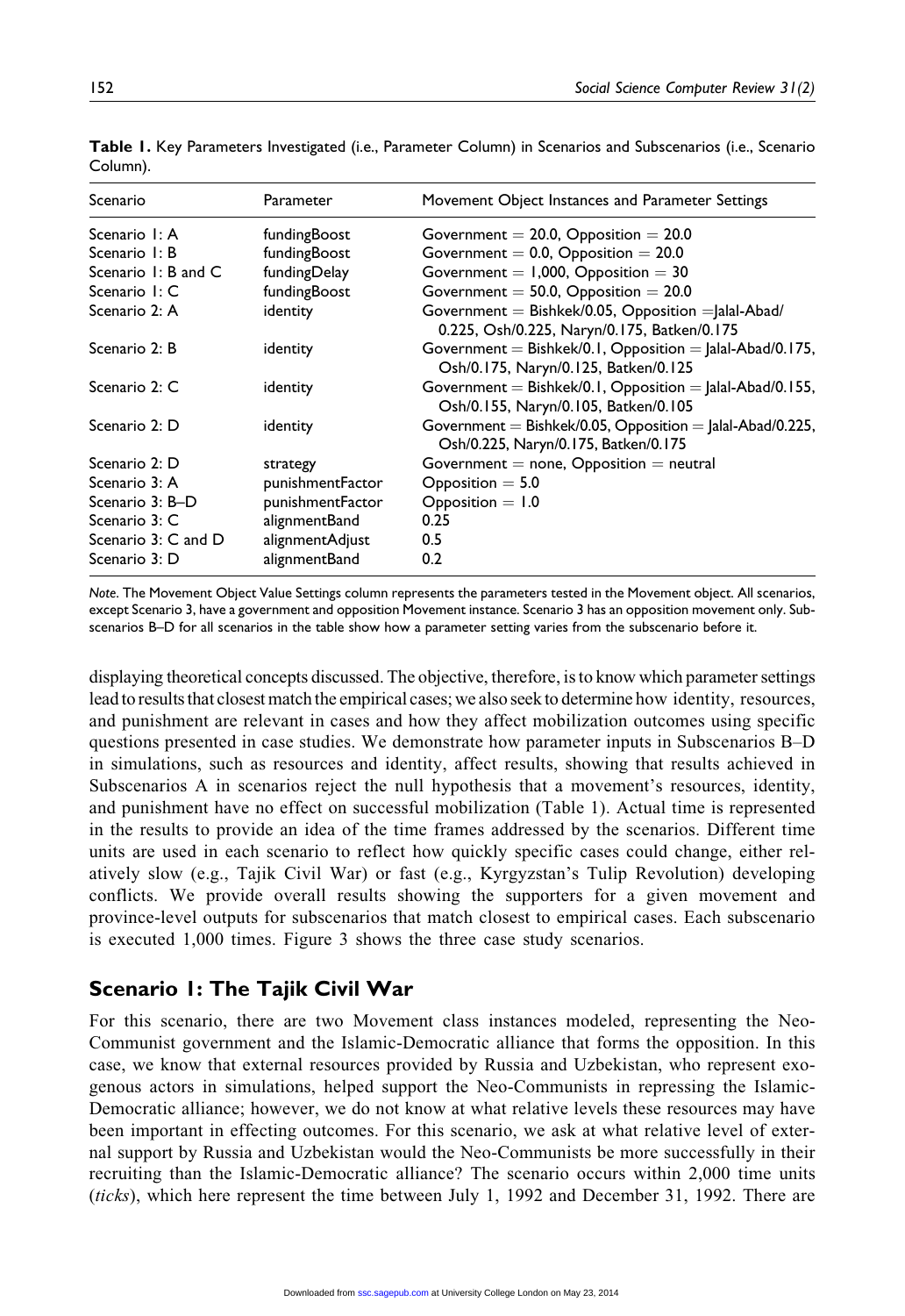

Figure 3. The three case study scenarios. Bar graphs on each province indicate levels of support for the government or opposition movements and neutral stances during simulations (bars from left to right, respectively, on graphs).

1,353 agents in all subscenarios for this case; collectively they represent a sample of the Tajik population that produces very similar results as scenarios with more agents. Historically in this period, the opposition movement (i.e., an Islamic-Democratic alliance) was able to mobilize people against the Neo-Communist government, but by the winter of 1992, it was forced to retreat and likely lost support in parts of western and central Tajikistan. The results in Figure 4 indicate the supporters for each movement in the different Subscenarios (A–C).

Subscenario A matches more closely to what we know from the historical empirical results. Figure 5 shows the province-level supporters for Subscenario A. The subscenario shows a rapid increase in supporters for the opposition in one province, with more moderate and temporally limited increases in the three other provinces; there is then a period of stagnation for the opposition and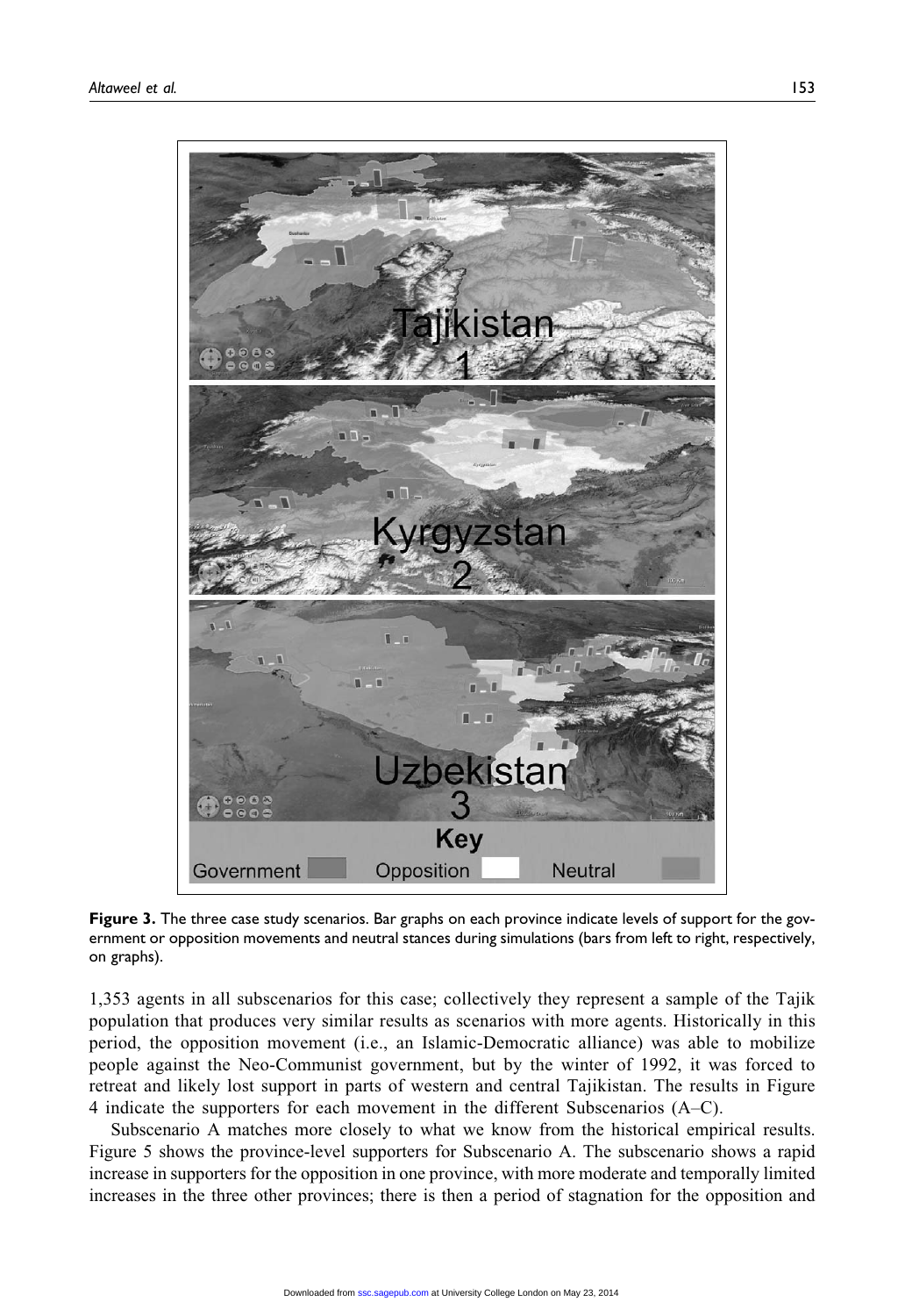

Figure 4. Movement supporters in Scenario 1's mobilization outcomes. The mean (solid lines) and one standard deviation (shaded areas) results for movement supporters are shown.

slight decline in the movement members in most provinces. Eventually, the Neo-Communists (i.e., the government) are able to reassert themselves and bring supporters to their cause. The main parameter tested is fundingBoost, which is a variable that regulates how much resource funding is given to a movement by external powers (i.e., Russia and Uzbekistan). Values used for this input are notional and intended to represent qualitative utility rather than an exact quantity. Resources in this case represent material goods that are used to benefit recruiting and retention of movement members. In the model, resources from outside powers are received recurrently each time after the resources are initially given (see the fundingDelay variable), which in this case occurs at tick 800 or slightly before halfway through the simulation, and when mobilization recruiting is occurring. We know by October or November 1992, the Neo-Communists became more successful in recruiting individuals to their cause, and the timing of when resources were received was critical to when the Neo-Communists were able to reassert their authority through effective mobilization. The subscenario shows that as the government receives external resources, it is then able to reverse the decline in movement membership and use resources to recruit new individuals to its cause. Therefore, at the fundingBoost level demonstrated in Subscenario A, the Neo-Communists are able to overcome the initial advantages and mobilization success of the Islamic-Democratic alliance.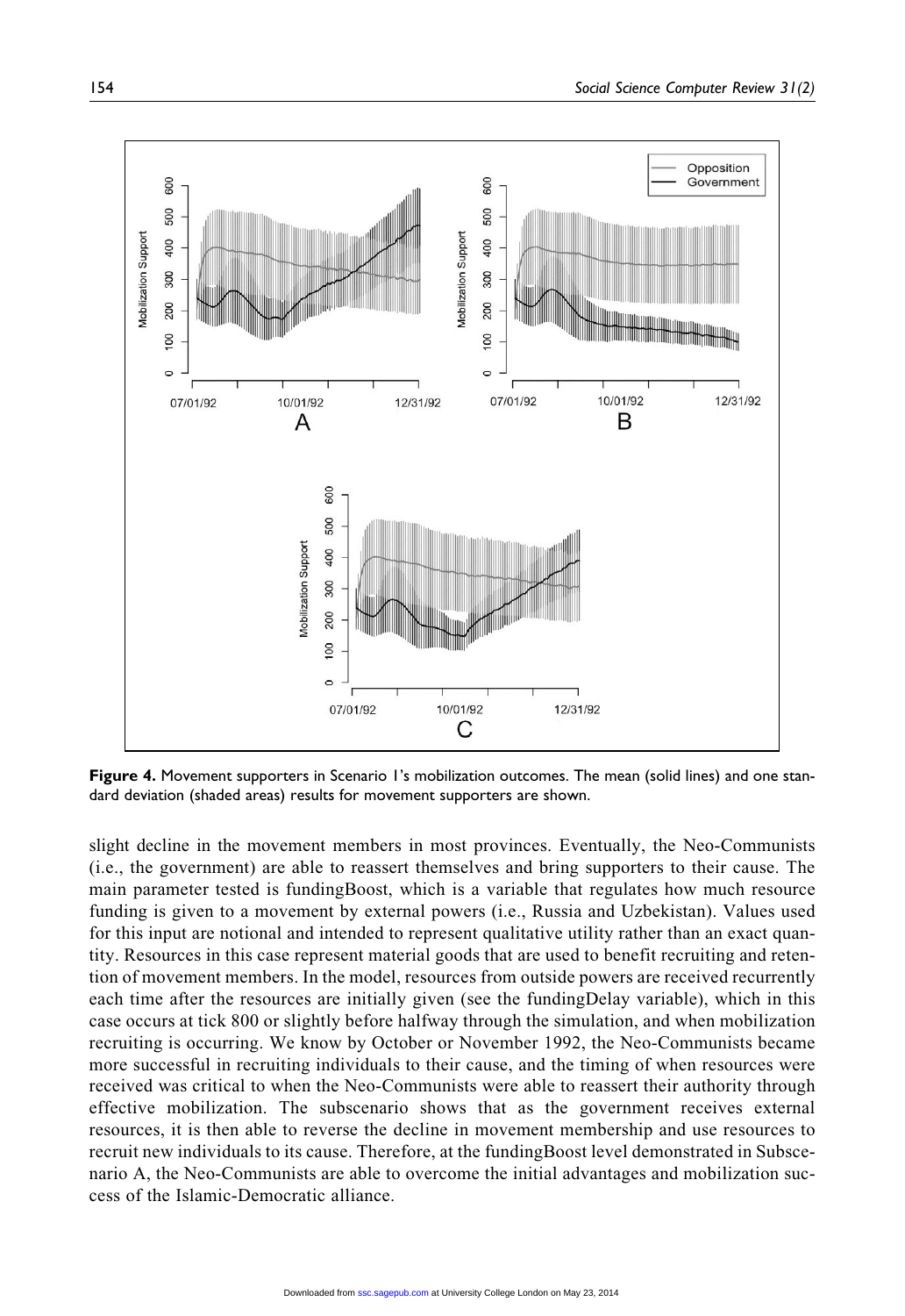

Figure 5. Mean results showing province-level mobilization support in Subscenario A in Scenario 1.

Subscenario B tests what happens when external resources are not available to the government movement (i.e., fundingBoost  $= 0$  for the government). The result in this case shows that support for the government movement declines, as the government fails to retain supportive individuals and is unable to recover in a similar manner to the previous subscenario. This suggests that the government would likely fail to attract members to it without resources given by outside powers. In Subscenario C, the government is given external resources at a level of 50 units when tick  $= 1,000$  or greater, which results in increased support in the second half of simulations similar to Subscenario B. However, support is generally at a lower level than Subscenario A, despite the greater level of external support in Subscenario C, and increased support occurs at a later time for the government, reflecting the effect of the delay in external resource support. Timing of when support is received, in essence, seems to be critical in enabling the Neo-Communists to be successful, as they are unable to recruit as many individuals as Subscenario A when external resources are provided at a later date.

Resources, in this case, are used to reward individuals; with more resources a movement can better reward and benefit individuals. This increases the valence of individuals toward the movement who then are able to influence their social network contacts and attract others around them in different provinces. The results of the subscenarios show that resource assistance to the Neo-Communists from external powers are sufficient at lower levels; however, relative success in mobilizing individuals to a movement is partially dependent on the timing of when resources are received. If RMT is a reasonable explanation for some of the processes that affected Tajikistan in the late half of 1992, then results from this scenario show how this theory could have affected the situation. We know that the Neo-Communists seemed to have collapsed by late summer of 1992; however, they were able to reassert themselves and attract people to their cause by December 1992, in large part based on assistance provided by Russia and Uzbekistan (Jonson, 2006; Kılavuz, 2009). In conditions where external support for the Neo-Communists is absent, there is a possibility for the Islamic-Democratic movement to be relatively more successful than the Neo-Communists in mobilization.

#### Scenario 2: Kyrgyzstan's Tulip Revolution

This scenario has two Movement instances (i.e., a government and opposition instances); the results are shown in . This 1,000-tick scenario represents approximately 1 month, covering mid-March 2005 to mid-April 2005. All subscenarios modeled 1,077 agents. In this case, we ask how does the identity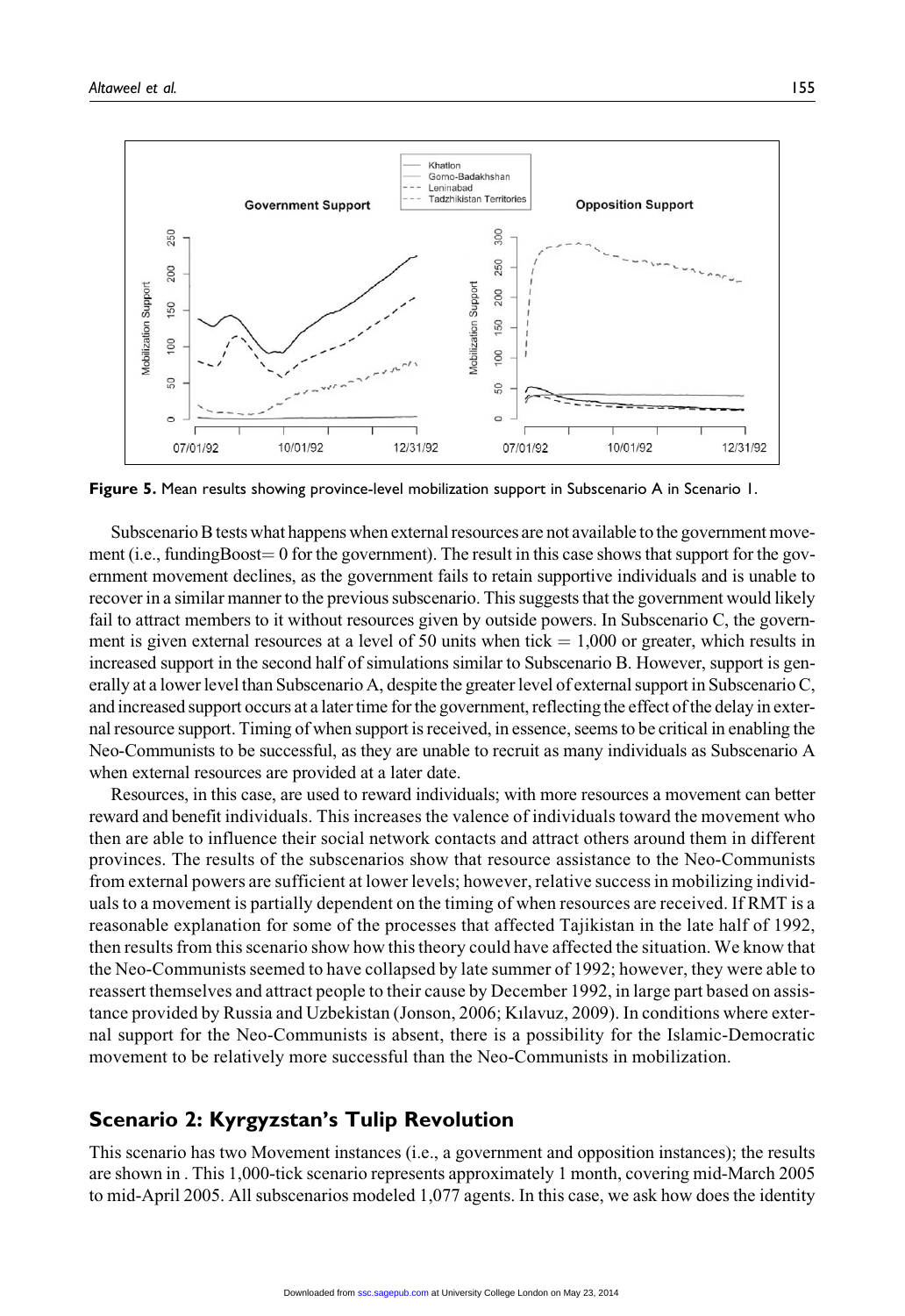

Figure 6. The mean (solid line) and one standard deviation (shaded area) results for movement supporters in Scenario 2.

variable affects people's affinity to one of the movements? The identity variable represents social traits (e.g., ethnic, religious, or other) such as those discussed in CT, whereby cultural commonalities serve to unite people in common causes. Because people may choose to side with those individuals with whom they feel closest to, then a greater value of identity should bring people of common identity together. In fact, even though resources for the government are far greater (initialFunding at 600 for the government vs. 100 for the opposition), in some scenarios, the opposition is able to overcome these resource shortfalls through a strong group identity. As with the previous scenario, identity and resource values represent notional concepts that relate to relative strengths of each variable in affecting modeled behaviors.

In Subscenario A (Figure 6), where the results appear more similar to the support levels observed in the historical case, relatively greater identity values allow the opposition to recruit successfully, while the lack of strong identity lead to a decrease of membership for the government side, despite the strong resource advantage it has. Interestingly, in Subscenario A, as Figure 7 shows, although the province of Bishkek loses many government supporters, the opposition does not aggregate these individuals. For this case, much of the opposition derives from the other provinces, while Bishkek stays neutral. This is primarily because individuals from Bishkek neither have an identity that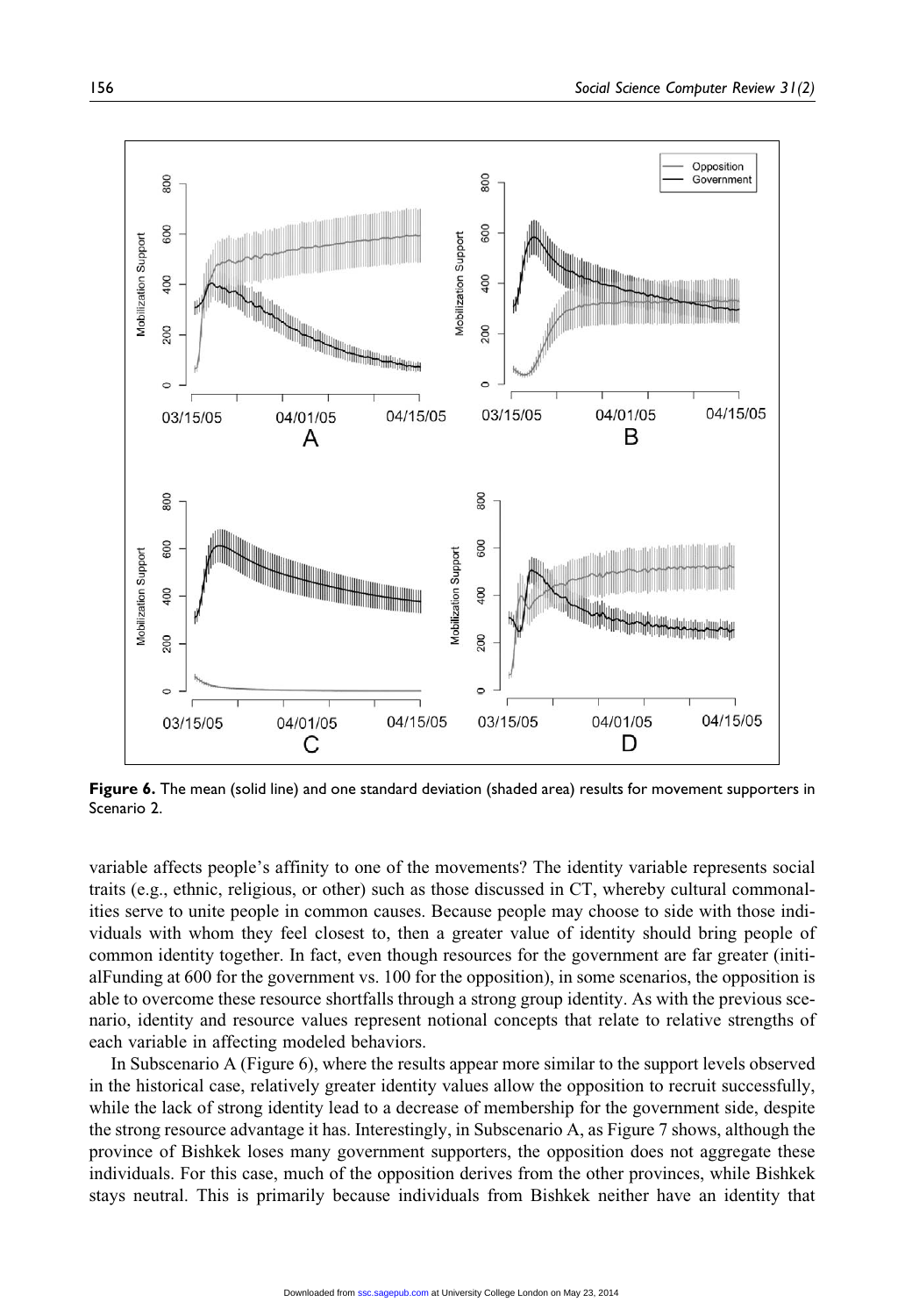

Figure 7. Mean value results shown for province-level support in Subscenario A in Scenario 2.

supports the opposition, nor do they have strong enough identity to continue to support the government as it loses ground to the opposition. What is interesting to note is that the province of Batken, which also largely supports the opposition, does not begin to support the opposition at a relatively high level until a short time after Osh, indicating how the influence of a stronger opposition in Osh and Jalal-Abad spread into surrounding regions such as Batken. Here, the imitationFactor and spatialInfluence variables, set at 0.35 and 0.1, respectively, play a role in affecting individuals' choices to support the opposition. Like other variables, values represent the relative strengths of these inputs in modeled behaviors. In essence, the imitationFactor and spatialInfluence parameters allow social influences based on social relationships, spatial proximity, and idea diffusion to affect alignment of other individuals, albeit in a delayed process.

In Subscenario B, a decrease in identity for the opposition not only decreases the recruits, but the pace at which the recruits are brought into the opposition is also more gradual. In contrast, the government continues to lose supporters but at a much slower pace after an increase in Bishkek identification. For Subscenario C, the level of identity for the opposition is such that the movement quickly collapses with members defecting, and there is no success in recruiting. This highlights the role that identity plays in movement cohesion, whereby a weak identity could lead to the failure of a movement to effectively mobilize. Subscenario D essentially applies the same parameters as Subscenario A; however, the key difference is that the strategy of recruitment for the government is to only reward people who support it (i.e., the none setting in the strategy parameter in Table 1) and not those who are neutral to it. Although comparable results to Subscenario A occur for the opposition, the government is able to retain more supporters relative to Subscenario A's results. This is mainly because fewer resources are divided and given in the rewards process; therefore, individuals who are rewarded are able to get greater benefits, increasing their alignment with the government. These results suggest a strategy of limiting who gets rewarded may, in fact, be better for a movement, particularly if other factors such as identity are relatively weak. Results from the scenario also demonstrate that strong identity and group cohesion enable a movement to overcome what might seem to be significant resource advantages held by a movement's opponents. The government's resources and its own abilities to be cohesive are not sufficient relative to the cohesiveness and attractiveness of the opposition. This helps to explain why the Kyrgyz opposition may have succeeded in overthrowing the government in 2005 despite the fact that the government held greater resources for mobilization (Otunbayeva, 2005; Radnitz, 2006).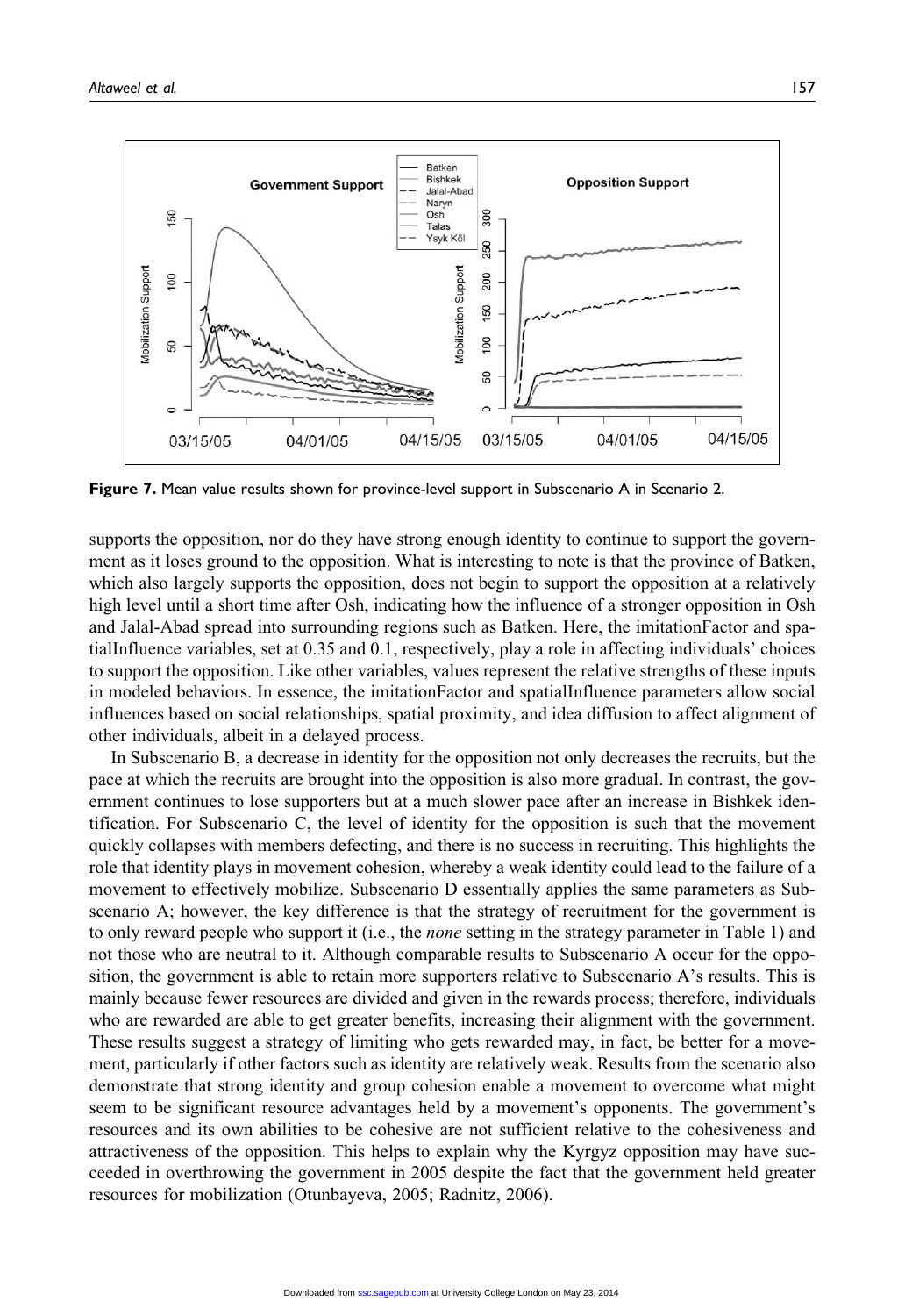#### Scenario 3: The Andijan Events in Uzbekistan

This scenario only has one Movement class instance, the opposition, as they clearly attempted to mobilize while the government in this case mostly repressed the opposition; no evidence indicates the government mobilized supporters so we specifically focus on the opposition supporters. The scenario lasts 1,000 ticks and covers the month of May 2005. In total, there are 2,179 agents modeled. In the previous cases, governments did try to suppress opposition movements, but in those cases there seems to have been active attempts to mobilize the governments' civilian supporters, and the governments were far weaker militarily. The main variables tested in this scenario include punishmentFactor, alignmentBand, and alignmentAdjust. For this case, we ask at what levels do resources need to be applied in order to suppress a movement and how does perceived risk by individuals affect mobilization?

Results for this scenario are shown in Figures 8 and 9. In Subscenario A, although the opposition is able to increase initial support largely due to strong identity values, shortly after tick 200 the opposition rapidly sheds members. The punishmentFactor variable, which represents how much individuals are punished if they belong to a movement or potentially if they are neutral, prevents individuals from joining the opposition even though many people initially have relatively high values of support for the opposition. Essentially, punishment increases the government's ability to discourage support for the opposition and decreases political opportunities for others as advanced in PPT, which is what appears to have happened in Uzbekistan during 2005 (Ilkhamov, 2006). As before, punishment represents a qualitative level that significantly affects model outcomes.

Figure 9 shows the province level results for Subscenario A. The effects of both social network influences (imitationFactor  $= 0.3$ ) and spatial proximity (spatialInfluence  $= 0.1$ ) allow the spread of the movement to other provinces in the early stages of simulations, although at a slightly delayed rate than some of the provinces where the opposition has greater initial support; the movement later loses support in all the provinces due to punishmentFactor's effects.

In Subscenario B, punishment is diminished to 1.0, leading to an increase in supporters for the opposition throughout the simulations, but this level of support stays nearly constant at around tick 300 and until the end of simulations. This indicates that decrease in punishment does not lead to a large increase in recruits for the opposition. Some other factors are needed in order for the opposition to have potential success and overcome levels of punishment. The result of this subscenario leads us to Subscenarios C and D that test how alignment shifts occur relative to perceived costs and benefits of joining a movement. In assessing the costs and benefits in the mobilization model, agents adjust alignments at rates that are regulated by the alignmentBand and alignmentAdjust variables, as discussed previously. In Subscenario C, fewer alignment bands, and therefore a greater range per band, and a greater value in alignmentAdjust lead to more recruits joining the opposition. These values allow agents to find individuals that are in a different band, either lower or higher, and then adjust to that band based on greater perceived benefits received by the agents in that band. This entails greater alignment changes as agents react to those who have greater benefits. In essence, the alignment band changes in this subscenario and the decline in punishment reflect concepts from PPT, where decline in punishment and an ability to see greater benefits to a movement indicate an increased awareness of political opportunities. Grievances against the government, as reflected by the identity variable, also assist in pushing support for the movement. In Subscenario D, with alignmentBand's value slightly lowered, agents are slightly better able to differentiate benefits in changing their alignment closer toward another band, with more recruits joining the opposition as more agents are able to perceive benefits to joining the opposition. This demonstrates that not only is identity a potentially important factor in attracting individuals to a movement but that sufficient conditions may need to exist for individuals to see greater benefits and diminished costs and risks in political opposition in order for many individuals to join a movement. In fact, the perception of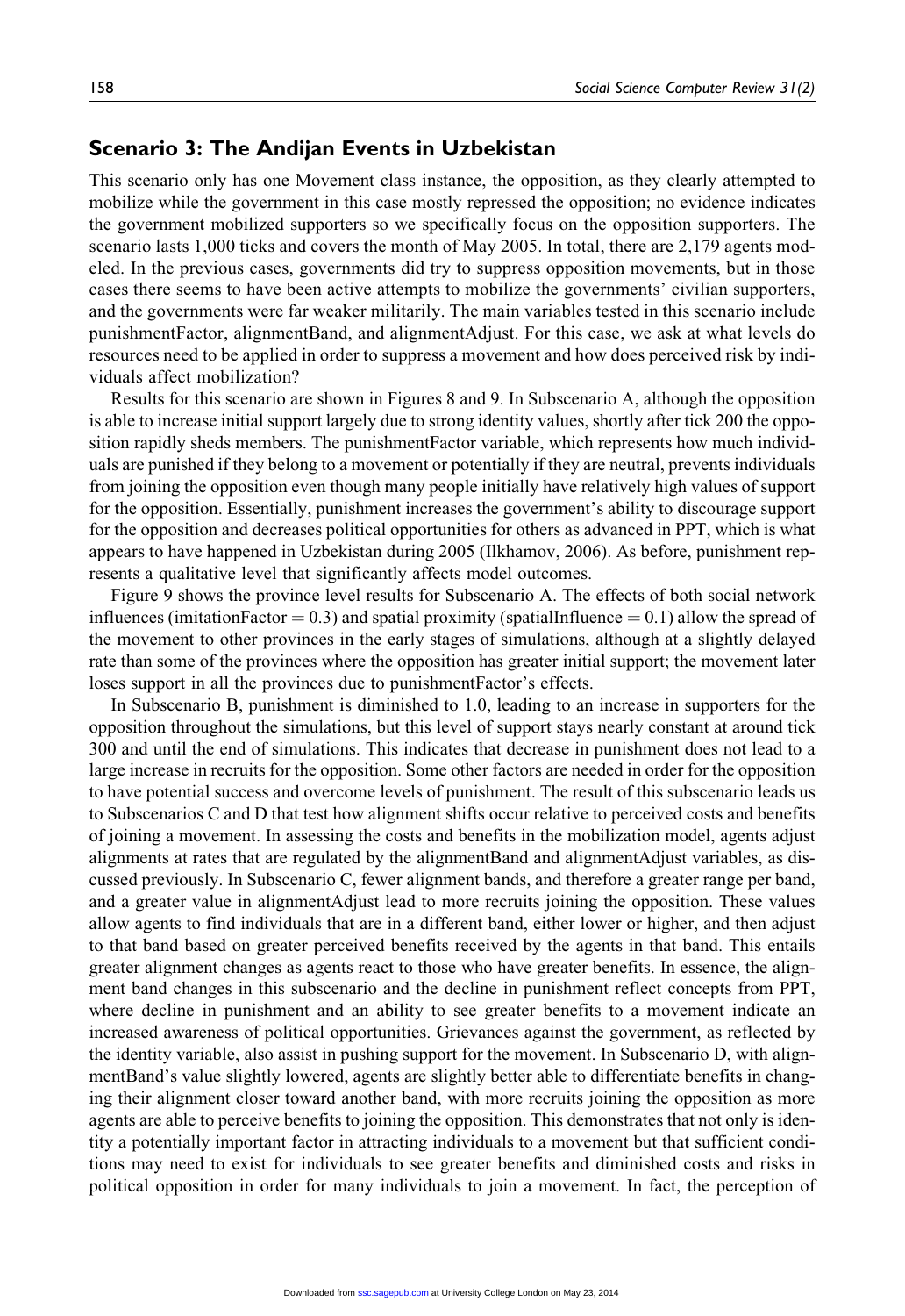

Figure 8. Mobilization results from Scenario 3 showing the mean (solid line) and one standard deviation (shaded area) results.

diminished risk relative to potential benefits may have prompted mass mobilization events such as that witnessed in the Orange Revolution, as a large segment of the population felt confident enough to protest a perceived unfair election (Kuzio, 2005, p. 125).

## Discussion and Conclusion

This study presents a modeling and simulation approach that is composed of different middle-range theories applied to political mobilization. The example cases demonstrate a formal process that indicates how resources, identity, and punishment are critical concepts in determining political movement's success in mobilizing during violent conflicts. Simulation results indicate how the applied model's intent, to produce results that reflect mobilization in empirical cases and demonstrate alternative, exploratory mobilization results to better understand relevant parameters, has been achieved. Results show that in some cases, a clear resource advantage is sufficient for one movement to be more successful in mobilizing, while in other cases, strong identity fosters cohesion that enable a relatively resource poor movement to be successful. On the other hand, political movements may fail in the face of opponents that apply overwhelming resources against them that punish or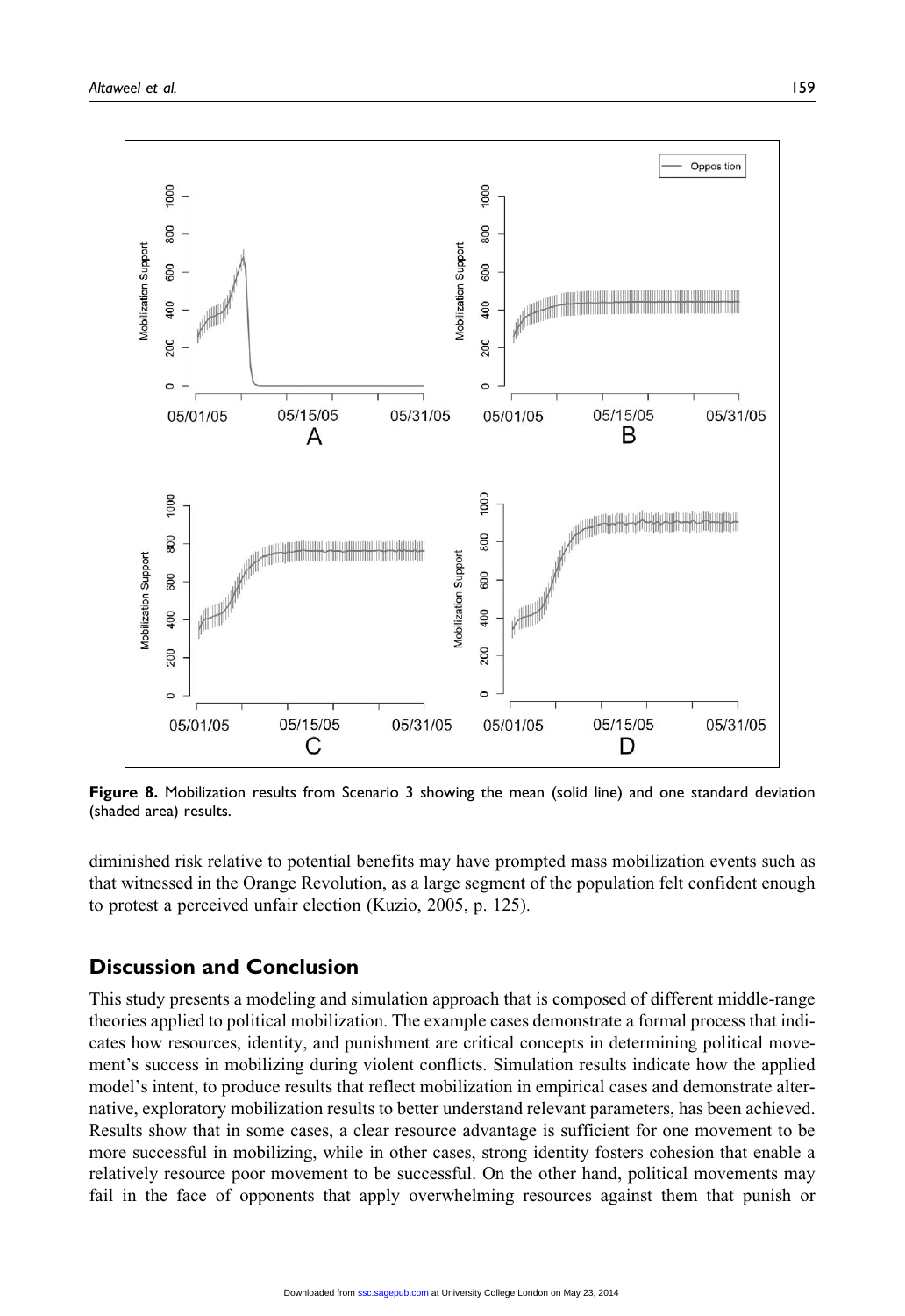

Figure 9. Province-level mobilization results for Subscenario A in Scenario 3.

discourage effective mobilizing. Conditions that enable individuals to see potential benefits relative to the costs and risks involved in joining a movement are possibly needed in order to foster mobilization success. In cases where resources and identity values are low, we see that mobilization fails to be successful for the movement. Variations of the identity and resource variables indicate their relevance to the results, showing their overall significance to modeled behaviors. The importance of resources and identity in results are similar to what has been demonstrated by others (Rowley & Moldoveanu, 2003; Stoecker, 2008) who argue that an appropriate balance and interplay between the two are critical in successful mobilization outcomes. In effect, successful mobilization is not easily achievable without both elements; however, it is possible that strengths in one of these characteristics could overcome weaknesses in the other.

For cases studied, Scenario 1 shows how RMT affects the recruitment of individuals and influences the mobilization outcome that represents circumstances in the Tajik Civil War, with outside resources being a vital reason why the Neo-Communists were able to mobilize effectively after the onset of hostilities and despite having relatively weaker cohesion and identity. In Scenario 2, results demonstrate how CT and PPT, with a focus on shared identity, could have motivated individuals to join the opposition or abandon support for the government in the Kyrgyzstan Tulip Revolution despite a strong advantage by the government in resources. Scenario 3 indicates concepts from PPT, including how political opportunities influence recruits' motivations, in relation to the massacre at Andijan. The government's ability to punish individuals was critical in influencing whether people joined or spurned the opposition. Despite effective identity that bonds individuals against the government, a strong government response suppressed the initially successful mobilization. Alternative scenarios show that if there is some reduction of punishment and people perceive that costs and risks are diminished relative to benefits in joining an opposition movement then there is an increased possibility for a movement to succeed in recruiting.

Although we believe that our simulation method has applied and integrated mainstream theoretical approaches in order to address the main research focus, further improvements can be made. For instance, considering additional cases would be possible, and probably beneficial, so long as such case studies are sufficiently related, and provide adequate information for development. Such a step would assure that the model presented here broadly represents political mobilization in diverse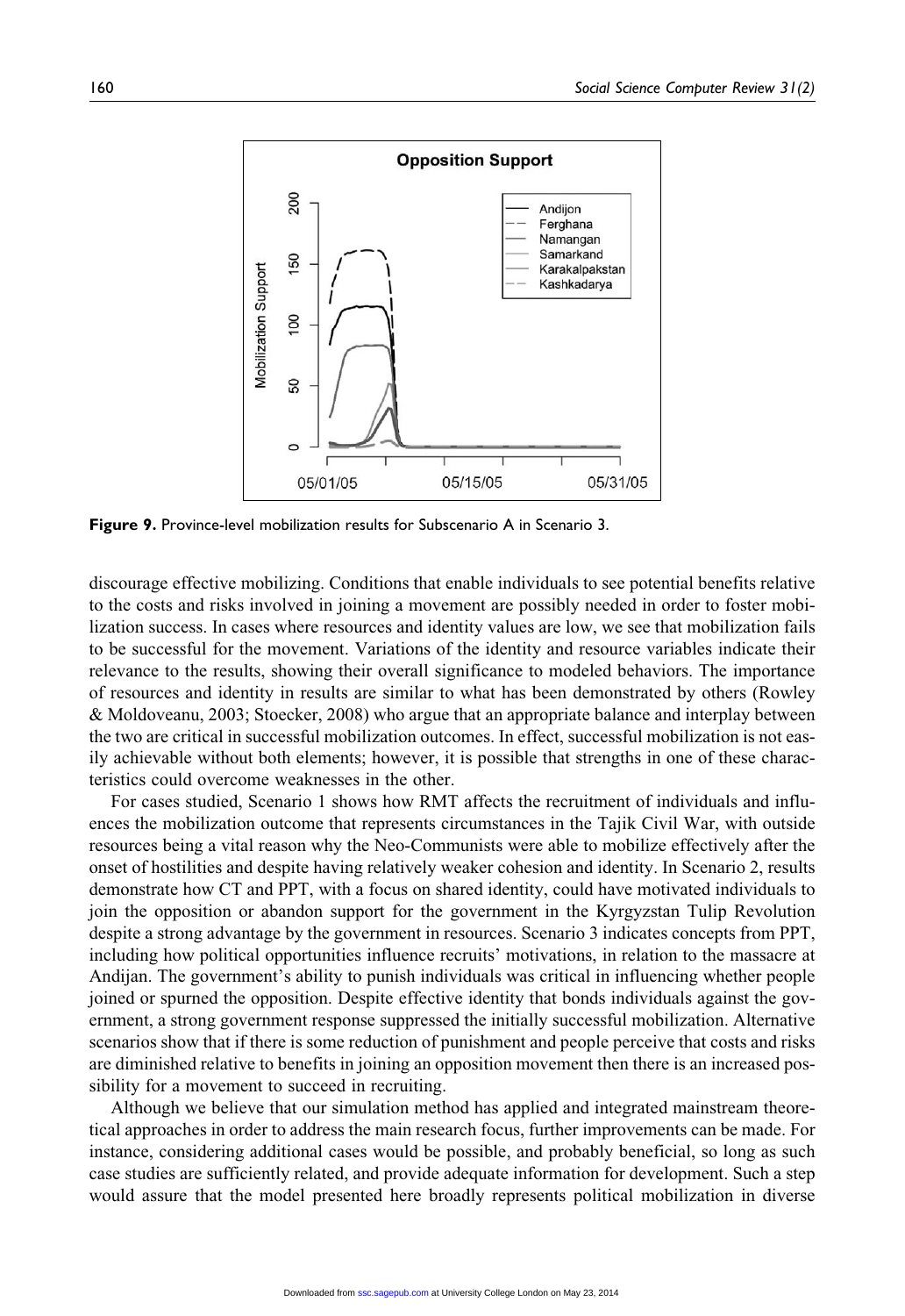sociopolitical contexts relative to those presented in this study. Nevertheless, the strength of the current method applied allows one to test theoretical concepts, data interpolations, and assumptions without necessarily having completely documented input. The developed approach is applied to empirical case studies, indicating how researchers can use such simulations to better understand the factors that shape dynamics within historical events. The value that is added by the approach is that clear cause and effect links are made that establish social processes. One is able to study input values and their effects on outcomes with theoretical grounding enforced to explain results achieved.

The utility of having multiple theories within a simulation strategy not only allows an analysis to address specific case studies but also to make larger, more general conclusions such as the research conclusions presented on the mobilization process. The incorporation of middle-range theories within simulation approaches using agent-based methodology has value for operationalizing theoretical contributions that can be used to assess and better understand mobilization dynamics in shaping conflicts. For the vast majority of historical events involving mobilization, the reality is that data are sparse or incomplete at best. However, we often do know how relatively successful movements are in recruiting individuals, allowing results to be measured relative to such understanding. The ability of applied simulations to provide a variety of plausible mobilization outcomes that reflect processes in diverse locations indicates its potential for use in forecasting future mobilization events. In light of recent violence and mobilization events in Africa and the broader Middle East, such theoretically grounded forecasting is needed to understand and explain political movement mobilization.

#### Declaration of Conflicting Interests

The authors declared no potential conflicts of interest with respect to the research, authorship, and/or publication of this article.

#### Funding

The authors disclosed receipt of the following financial support for the research, authorship, and/or publication of this article: This research was funded by the Office of Naval Research award number: N00014-09-1-0766.

#### **Note**

1. University College London, Institute of Archaeology, 31-34 Gordon Square, London WC1H 0PY, UK

#### References

Akbarzadeh, S. (1996). Why did nationalism fail in Tajikistan. Europe-Asia Studies, 48, 1105–1129.

- Allison, R. (2004). Regionalism, regional structures and security management in Central Asia. International Affairs, 80, 463–483.
- Altaweel, M., Alessa, L. N., & Kliskey, A. D. (2010). Social influence and decision-making: Evaluating agent networks in village responses to change in freshwater. Journal of Artificial Societies and Social Simulation, 13, 15. Retrieved April 25, 2012, from<http://jasss.soc.surrey.ac.uk/13/1/15.html>
- Bartolini, S. (2000). The political mobilization of the European left, 1860-1980: The class cleavage. Cambridge, England: Cambridge University Press.
- Benford, R. D., & Snow, D. A. (2000). Framing processes and social movements: An overview and assessment. Annual Review of Sociology, 26, 611–639.
- Boudon, R. (1991). Review: What middle-range theories are. Contemporary Sociology, 20, 519–522.
- Carment, D. (1995). Internal constrains and interstate ethnic conflict: Toward a crisis-based assessment of irredentism. Journal of Conflict Resolution, 39, 82–109.
- CIA World Factbook. (2012). Retrieved February 16, 2012, from [https://www.cia.gov/library/publications/the](https://www.cia.gov/library/publications/the-world-factbook/)[world-factbook/](https://www.cia.gov/library/publications/the-world-factbook/)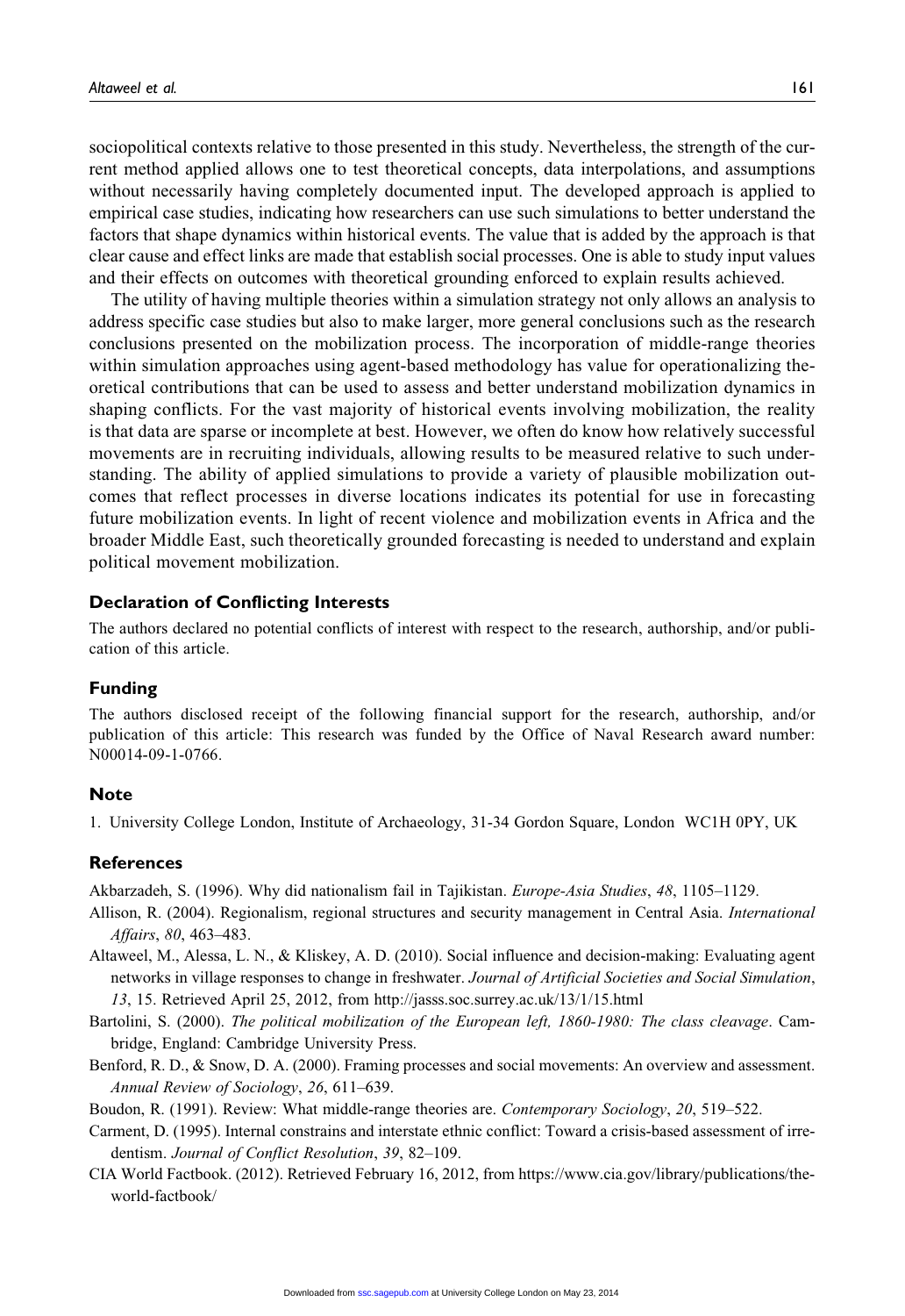- Cioffi-Revilla, C. (2002). Invariance and universality in social agent-based simulations. Proceedings of the National Academy of Science of the USA, 99, 7314–7316.
- Cioffi-Revilla, C., & Rouleau, M. (2010). MASON RebeLand: An agent-based model of politics, environment, and insurgency. International Studies Review, 12, 31–46.
- Cox, G. W., Rosenbluth, F. M., & Thies, M. F. (1998). Mobilization, social network, and turnout: Evidence from Japan. World Politics, 50, 447–474.
- DIVA-GIS. (2012). Retrieved February 5, 2012, from<http://www.diva-gis.org/gData>
- Doran, J. (2005). Iruba: An agent-based model of guerrilla war process. In K. G. Troitzsch (Ed.), Representing social reality, pre-proceedings of the third conference of the European social simulation association (ESSA) (pp. 198–205). Koblenz, Germany: Verlag Dietmar Völbach.
- Entman, R. M. (1993). Framing: Toward clarification of a fractured paradigm. Journal of Communication, 43, 51–58.
- Epstein, J. M. (1999). Agent-based computational models and generative social science. Complexity, 4, 41–60.
- Epstein, J. M. (2002). Modeling civil violence: An agent-based computational approach. Proceedings of the National Academy of Sciences, 99, 7243–7250.
- Ferguson, Y. H., & Mansbach, R. W. (1996). Polities: Authority, identities, and change. Columbia: University of South Carolina Press.
- Fuhrmann, M. (2006). A tale of two social capitals: Revolutionary collective action in Kyrgyzstan. Problems of Post-Communism, 53, 16–29.
- George, A. L., & McKeown, T. J. (1985). Case studies and theories of organizational decision making. Advances in Information Processing in Organizations, 2, 521–558.
- Gilbert, N. (2008). Agent-based models. Thousand Oaks, CA: Sage.
- Human Rights Watch. (2008). Saving its secrets: Government repression in Andijan. New York, NY: Author.
- Ilkhamov, A. (2006). The phenomenology of ''Akromiya'': Separating facts from fiction. China and Eurasia Forum Quarterly, 4, 39–48.
- Jenkins, C. J. (1983). Resource mobilization theory and the study of social movements. Annual Review of Sociology, 9, 527–553.
- Jonson, L. (2006). Tajikistan in the new Central Asia: Geopolitics, great power rivalry, and radical Islam. New York, NY: Tauris.
- Kendzior, S. (2006). Inventing Akromiya: The role of Uzbek propagandists in the Andijon massacre. *Demok*ratizatsiya: Journal of Post-Soviet Democratization, 14, 545–562.
- Khamidov, A. (2006). Kyrgyzstan's revolutionary youth: Between state and opposition. SAIS Review, 26, 85–93.
- Kılavuz, İ.T. (2009). The role of networks in Tajikistan's civil war: Network activation and violence specialists. Nationalities Papers, 37, 693–717.
- Klandermans, B. (1984). Mobilization and participation: Social-psychological expansions of resource mobilization theory. American Sociological Review, 49, 583–600.
- Klandermans, B., & Oegema, D. (1987). Potentials, networks, motivations, and barriers: Steps towards participation in social movements. American Sociological Review, 52, 519–531.
- Kuran, T. (1995). Private truths, public lies: The social consequences of preference falsification. Cambridge, MA: Cambridge University Press.
- Kuran, T. (1998). Social mechanisms of dissonance reduction. In P. Hedström & R. Swedberg (Eds.), Social mechanisms: An analytical approach to social theory (pp. 147-171). Cambridge, MA: Cambridge University Press.
- Kuzio, T. (2005). The opposition's road to success. Journal of Democracy, 16, 117-130.
- Landman, T. (2008). Issues and methods in comparative politics: An introduction (3rd ed.). London, England: Routledge.
- Laplante, P. A. (2004). Real-Time systems design and analysis (3rd ed.). New York, NY: John Wiley.
- Lichbach, M. I. (1996a). The rebels dilemma. Ann Arbor: University of Michigan Press.
- Lichbach, M. I. (1996b). The cooperator's dilemma. Ann Arbor: University of Michigan Press.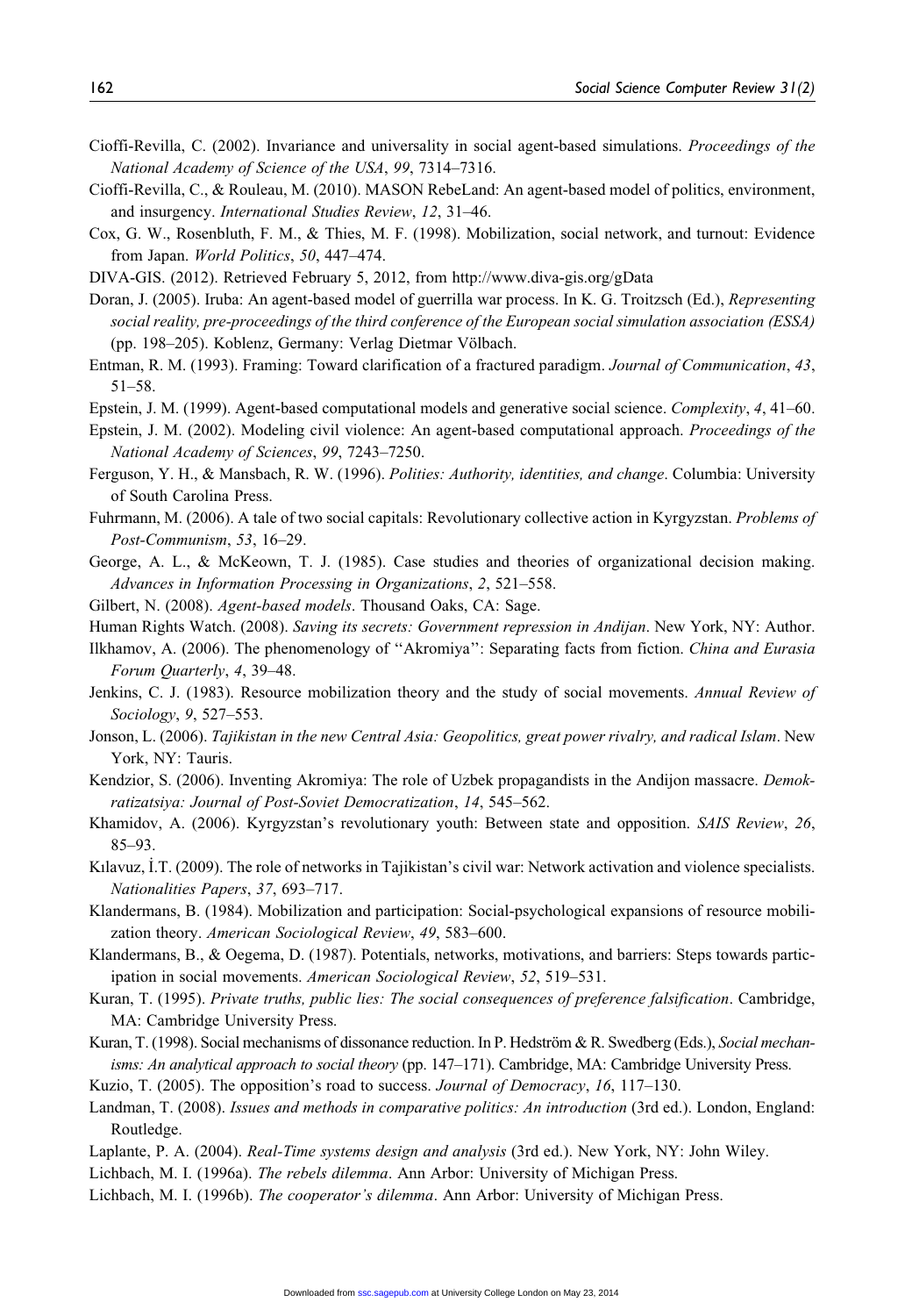Lynch, D. (2001). The Tajik civil war and peace process. Civil Wars, 4, 49–72.

McAdam, D., Tarrow, S., & Tilly, C. (2003). Dynamics of contention. Cambridge, MA: Cambridge University Press.

- McCarthy, J. D., & Zald, M. N. (1977). Resource mobilization and social movements: A partial theory. American Journal of Sociology, 82, 1212–1241.
- McClurg, S. D. (2003). Social network and political participation: The role of social interaction in explaining political participation. Political Research Quarterly, 56, 449-464.
- Myers, D. (2000). The diffusion of collective violence: Infectiousness, susceptibility, and mass media networks. American Journal of Sociology, 106, 173–208.
- Newman, S. 2002. Constructing political culture theory: The political science of Ronald Inglehart. Politics and Society, 30, 597–622.
- North, M. J., Howe, T. R., Collier, N. T., & Vos, J. R. (2007). A declarative model assembly infrastructure for verification and validation. In S. Takahashi, D. L. Sallach, & J. Rouchier (Eds.), Advancing social simulation: The first World Congress (pp. 129–140). Heidelberg, Germany: Springer.
- North, M. J., & Macal, C. M. (2007). Managing business complexity: Discovering strategic solutions with agent-based modeling and simulation. New York, NY: Oxford University Press.
- Otunbayeva, R. (2005). Kyrgyzstan's Tulip Revolution. Demokratizatsiya: The Journal of Post-Soviet Democratization, 13, 483–489.
- Polletta, F. (1999). Snarls, quacks, and quarrels: Culture and structure in political process theory. Sociological Forum, 14, 63–70.
- Radnitz, S. (2006). What really happened in Kyrgyzstan? Journal of Democracy, 17, 132–146.
- Ross, M. H. (1997). The relevance of culture for the study of political psychology and ethnic conflict. Political Psychology, 18, 299–326.
- Rowley, T. J., & Moldoveanu, M. (2003). When will stakeholder groups act? An interest- and identity-based model of stakeholder group mobilization. Academy of Management Review, 28, 204–219.
- Ruby, K., Mellarkod, V., Sallach, D., & Macal, C. (2005). Contesting hearts and minds: A baseline model of solidarity dynamics in military occupations. In Proceedings of the agent 2005 conference (pp. 55–61). Chicago, IL: Argonne National Laboratory.
- Sargent, R. G. (2007). Verification and validation of simulation models. In S. G. Henderson, B. Biller, M. H. Hsieh, J. Shortle, J. D. Tew, & R. R. Barton (Eds.), Proceedings of the 2007 winter simulation conference (pp. 124–137). Washington DC: IEEE Press.

Sowell, T. (2007). A conflict of visions: Ideological origins of political struggles. New York, NY: Basic Books.

- Srbljinovic, A., Penzar, D., Rodik, P., & Kardov, K. (2003). An agent-based model of ethnic mobilisation. Journal of Artificial Societies and Social Simulation, 6, 1. Retrieved April 25, 2012, from [http://jasss.soc.surrey.](http://jasss.soc.surrey.ac.uk/6/1/1.html) [ac.uk/6/1/1.html](http://jasss.soc.surrey.ac.uk/6/1/1.html)
- Stoecker, R. (2008). Community, movement, organization: The problem of identity convergence in collective action. Sociological Quarterly, 36, 111–130.
- Strang, D., & Soule, S. A. (1998). Diffusion in organizations and social movements: From hybrid corn to poison pills. Annual Review of Sociology, 24, 265–290.
- Yang, L., & Gilbert, N. (2008). Getting away from numbers: Using qualitative observation for agent-based modeling. Advances in Complex Systems, 1, 1–11.
- Zhang, J., & Fahmy, S. (2009). Colored revolutions in colored lenses: A comparative analysis of U.S. and Russian press coverage of political movements in Ukraine, Belarus, and Uzbekistan. International Journal of Communication, 3, 517–539.

#### Author Biographies

Mark Altaweel is a lecturer at University College London who is broadly interested in computational social science methodology applied to archaeology, anthropology, and other social science fields. E-mail: m.altaweel@ucl.ac.uk.